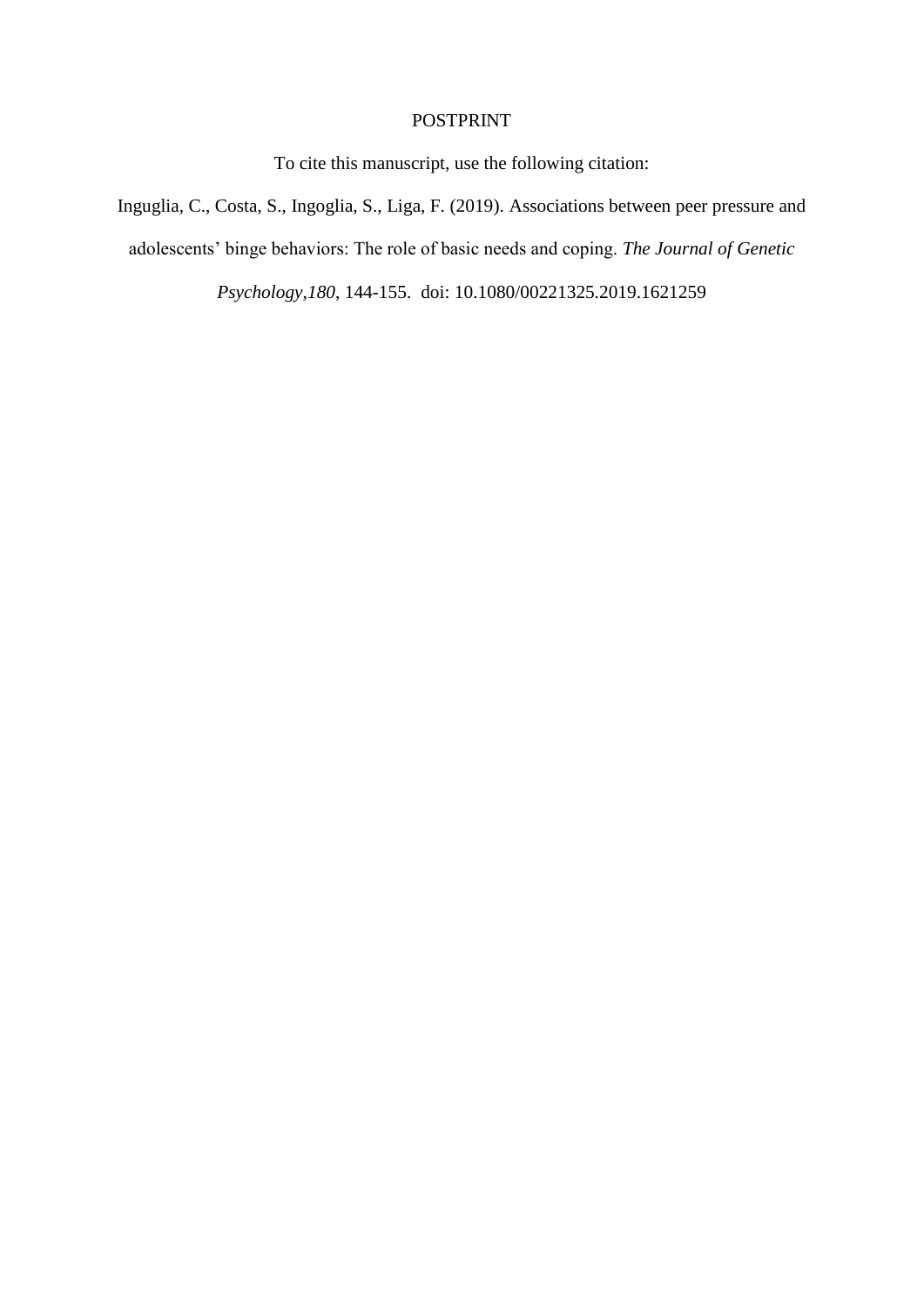#### Abstract

Framed from a framework based on the integration of SDT (Ryan & Deci, 2000) and Endler and Parker"s conception of coping strategies (1990), the current study analyzed the relationships between peer pressure and binge behaviors (binge eating and binge drinking) in adolescence. Moreover, the study explored the mediating role of satisfaction/frustration of basic psychological needs and coping strategies in these associations. Participants were 570 high school students ( $M =$ 15.75;  $DS = 1.14$ ) living in Italy. The study design was cross-sectional and adolescents were administered self-report questionnaires. Path analysis showed significant and positive direct associations of peer pressure with both binge eating and binge drinking. Moreover, findings show that there is an indirect path in which peer pressure is positively associated with need frustration that is related to the use of emotion-oriented coping strategies that, on their turn, are associated with binge eating. Differently, binge drinking seems to be only directly related to peer pressure. Our study puts light to the complex nature of the relationships between peer pressure and binge behaviors in adolescence, taking into account the separate contribution of need satisfaction and need frustration, as well as of coping strategies. Finally, practical implications of our study are discussed.

*Keywords*: Peer Pressure, Binge Drinking, Binge Eating, Psychological Basic Needs, Coping

#### Brief running head: PEER PRESSURE AND BINGE BEHAVIORS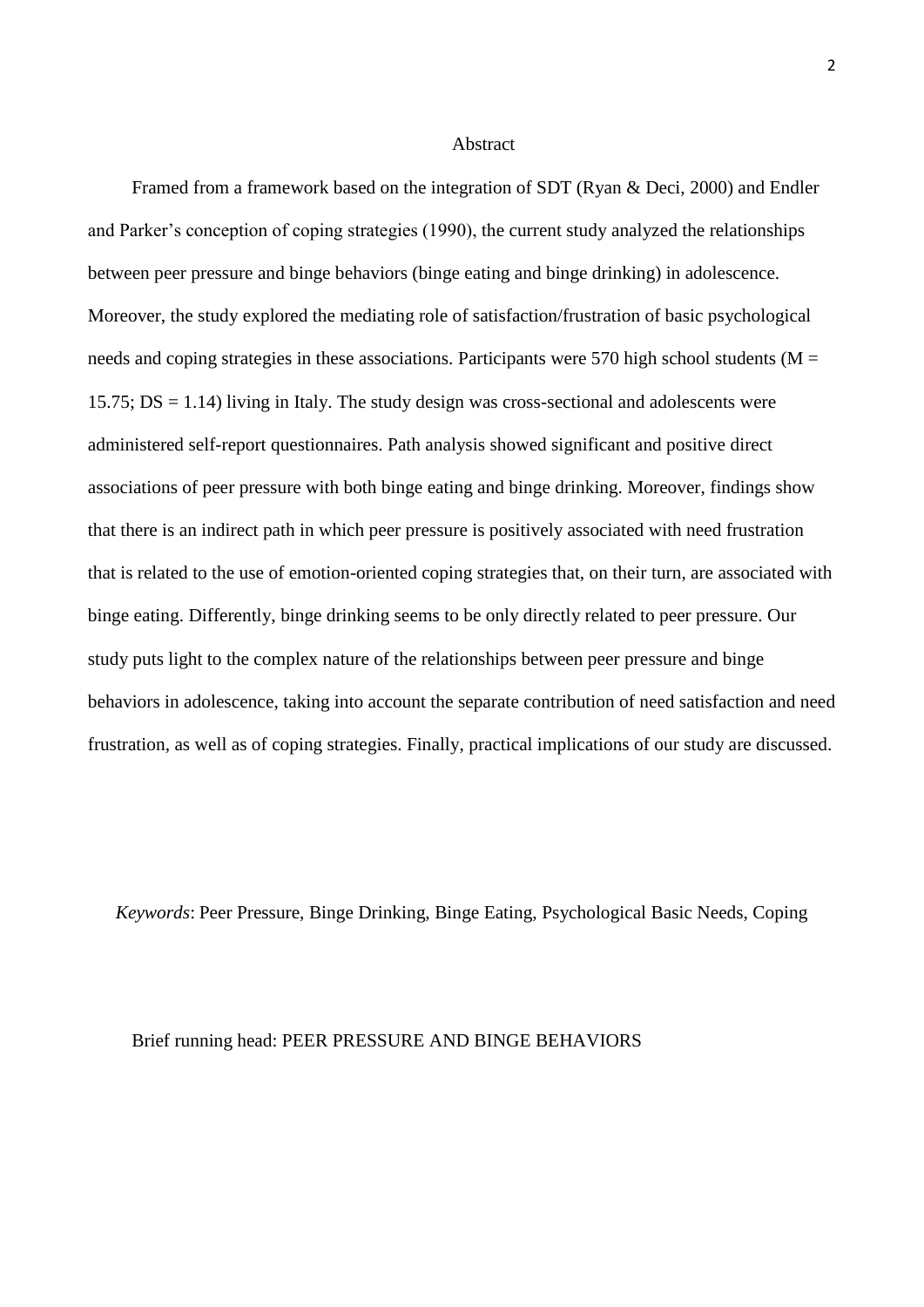Associations between peer pressure and adolescents" binge behaviors: the role of basic needs and

coping

The term binge refers to a category describing acts of excessive or compulsive consumption of either food or alcohol (Ferriter & Ray, 2011). Binge eating refers to consuming a very large amount of food within a short period of time with no sense of control over one"s eating (American Psychiatric Association, 2013), whereas binge drinking describes the act to consume consecutive alcoholic beverages in a limited period of time (Courtney & Polich, 2009: Kuntsche et al., 2017). Both binge behaviors are diffuse among adolescents and are linked to acute consequences for physical and psychological health (Laghi et al., 2014; Stickley et al., 2015). Hence, identifying and understanding the psychological factors underlying binge behaviors represents a key issue to design research-based prevention programs (Kenny et al., 2017).

Previous research showed that binge eating and binge drinking frequently co-occur among youth, arguing that there are many overlapping features between these behaviors (Ferriter & Ray, 2011; Laghi et al., 2014). For instance, both behaviors entail loss of control, cravings, negative consequence in physical and social terms. Moreover, both behaviors have usually their onset in late adolescence and are thought to be shared among the same peer networks (Ferriter & Ray, 2011; Parra et al., 2007).

However, these behaviors also differ for some aspects. For instance, youth consider binge drinking more socially acceptable in public than binge eating (Birch et al., 2007; Wakeford et al., 2017). Moreover, binge drinking is more likely than binge eating to occur in interpersonal situations involving pleasant emotions, pleasant times with others, and social pressure, whereas binge eating is a relief from psychological distress (Birch et al., 2007).

In light of these similarities and differences, it is interesting to investigate the psychological processes underlying these behaviors. Thus, our paper tries to extend prior research by examining the relationships between peer pressure and both binge behaviors. At the same time, we take into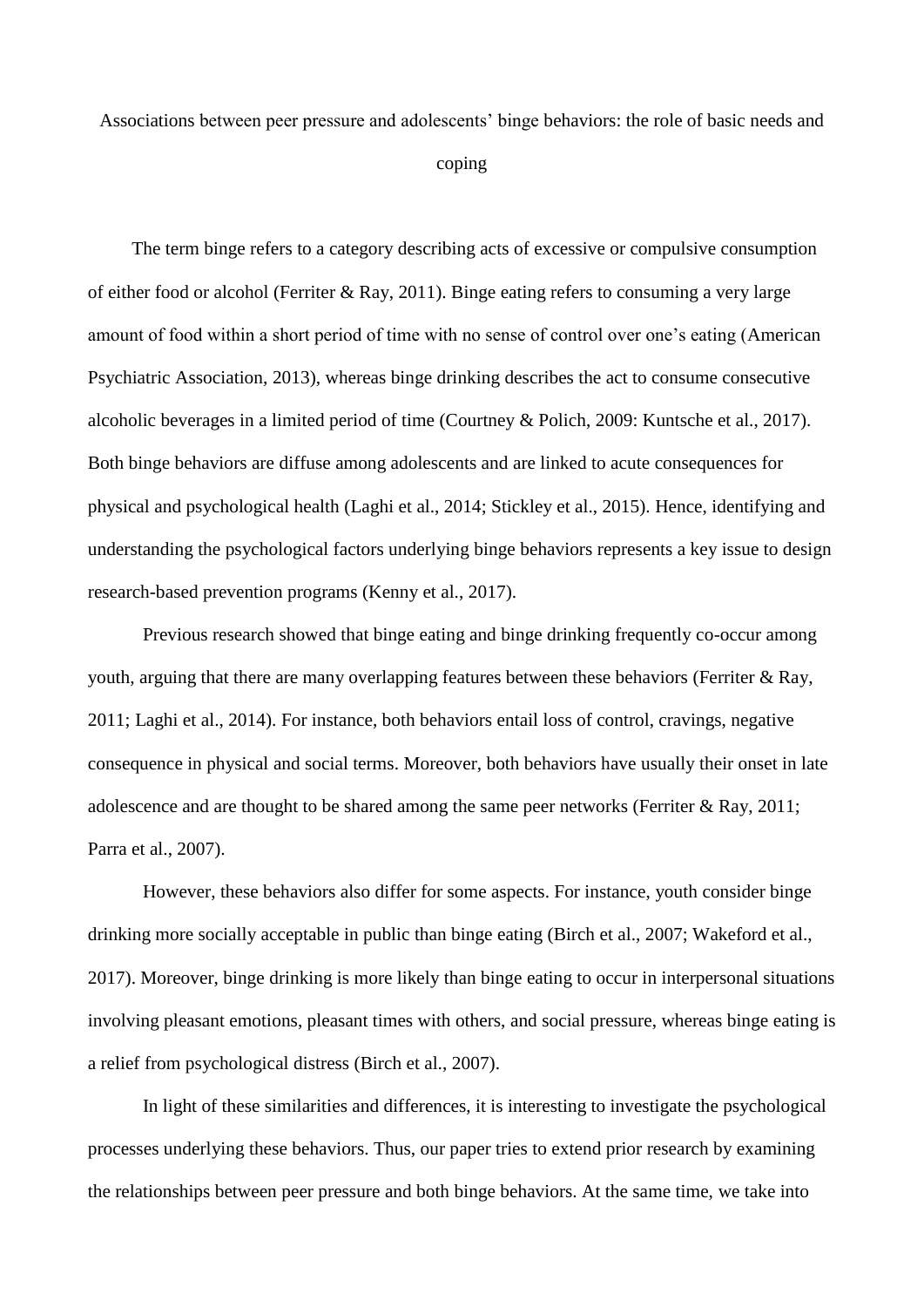account the mediating role of satisfaction/frustration of psychological basic needs and coping strategies in these relationships.

### *Binge behaviors and peer pressure*

Given that binge behaviors are shared among individuals in the same peer networks (Parra et al., 2007), the role of peer pressure in their onset is crucial. Peer pressure is an aspect of peer influence that refers to a subjective experience of feeling pressured, urged, or dared by others to do certain things (Santor et al., 2000). Peer pressure has been identified as one of the top reasons for adolescents to drink alcohol (Loke et al., 2016). Adolescents who are sociable and have more friends are at a higher risk of drinking behaviors (Engels et al., 2006). Indeed, during adolescence the importance of peers increases and there is an augmented susceptibility to peer pressure that may be associated with risky behaviors (Laghi et al., 2012, , 2019; McCoy et al., 2017).

Also binge eating may be associated with peer pressure (Laghi et al., 2012). Some studies suggest that adolescence is a vulnerable period for increased pressures from peers with regard to physical appearance that may be related to dysfunctional eating patterns, from extreme weight loss to binge eating (Swanson et al., 2011; Thompson et al., 2017). Some studies underline that these behaviors are shared in the same peer networks (Hutchinson & Rapee, 2007) because they represent a strategy to fell integrated with friends and peers who show similar behaviors. In this way, susceptibility to peer pressure can be considered as risk factor for the onset of binge behaviors.

## *The role of mediating variables*

The relationships between peer pressure and binge behaviors may be mediated by other variables. Among them, we focus on basic psychological needs and coping strategies.

According to Self-Determination Theory (SDT; Ryan & Deci, 2000) there are three basic psychological needs, namely autonomy, competence, and relatedness. These needs are universal motives, whose satisfaction is associated with high levels of psychological functioning. Conversely,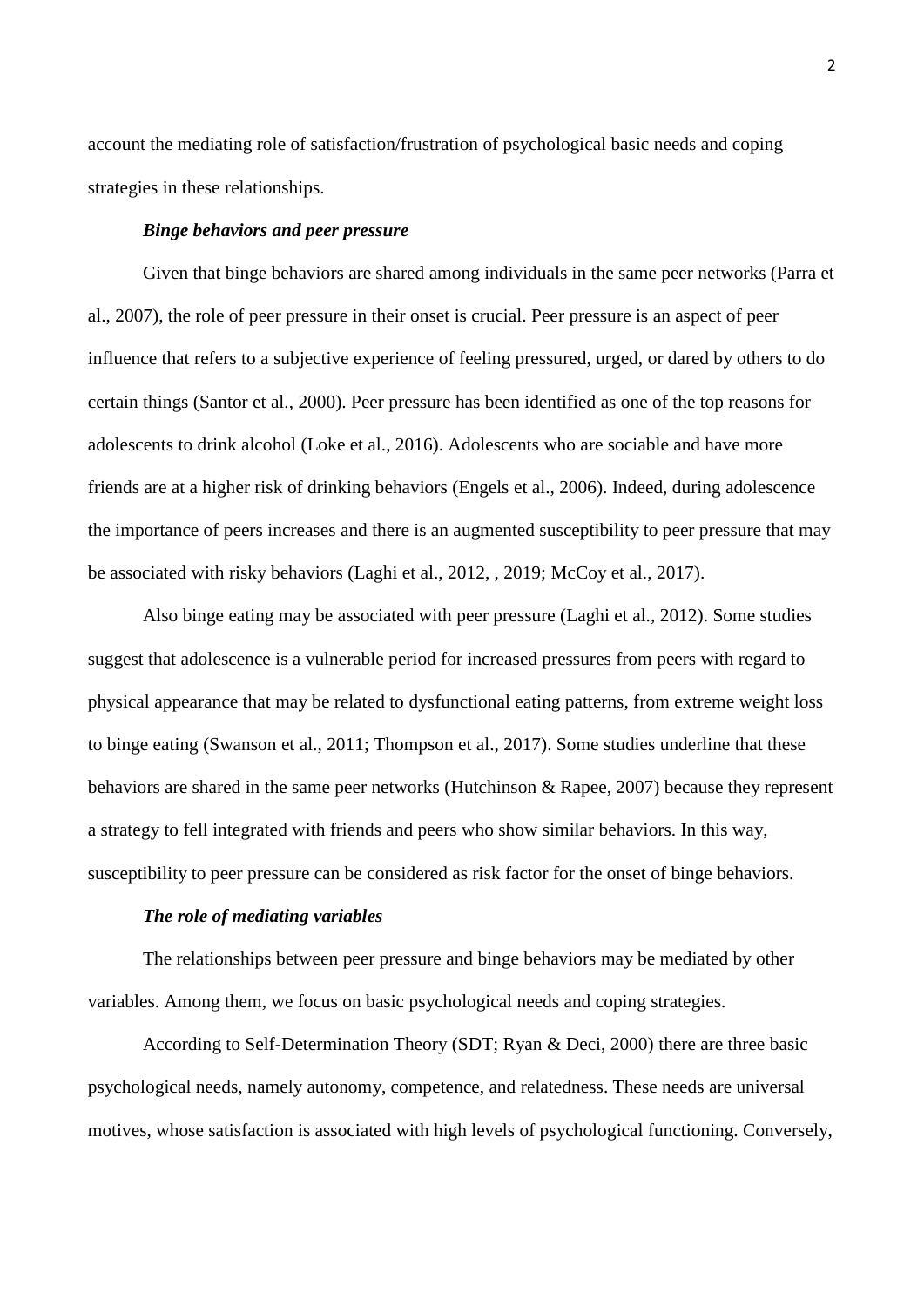their frustration is expected to lead to energy depletion and maladjustment (Inguglia et al., 2018; Vansteenkiste and Ryan, 2013).

SDT argues that the perception of pressure from one"s environment is related to experiencing a lack of true choice in regulating one"s behaviors and therefore is linked to need frustration (Neighbors et al., 2004). Thus, feeling pressured by peers may result in low levels of satisfaction, as well as in high levels of need frustration, and this may be linked to binge behaviors. Accordingly, some studies showed that need frustration is a predictor of binge eating among youth (Verstuyf et al., 2013). Others found that need satisfaction is negatively related to drinking behavior (Knee & Neighbors, 2002). In this context, binge behaviors could represent a compensatory, yet dysfunctional behavior to handle the negative affect elicited by need frustration related to peer pressure.

Coping strategies refer to cognitive and behavioural efforts to deal with the demands of stressful person-environment transactions (Lazarus & Folkman, 1984). Coping can be used to face the stress related to peer pressure, as well as to need frustration (Vansteenkiste and Ryan, 2013). According to Endler and Parker (1994) there are three basic coping strategies: task-oriented, aimed at resolving the stressful event (e.g., planning, seeking assistance in handling the situation); emotion-oriented, aimed at managing the emotions that arise during the stressful situation instead of changing the situation itself (e.g., distancing or wishful thinking); avoidance, that involve efforts oriented toward denying, minimizing, or avoiding dealing directly with stressful events.

According to Skinner and Zimmer-Gembeck (2007) there is a relationship between need satisfaction/frustration and coping strategies, because the way in which individuals face stressful situations is affected by their perception of the extent to which their basic needs are satisfied. For instance, when the need for autonomy is satisfied, individuals may evaluate a stressful situation as changeable and controllable, thus they are more likely to use task-oriented strategies. Similar considerations can be done for competence and relatedness needs (Ntoumanis et al., 2009).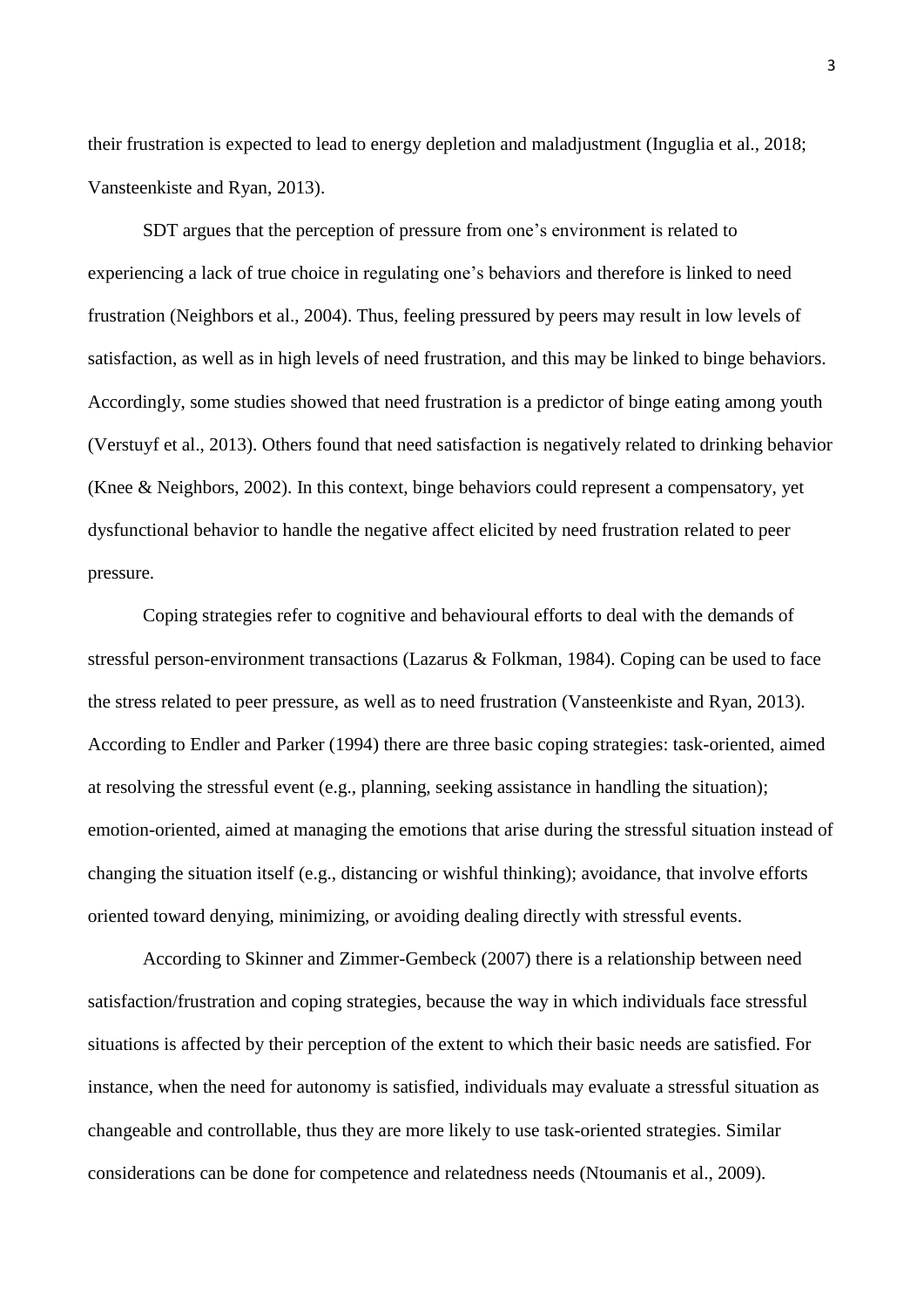Adolescents who use a broad range of appropriate coping strategies are likely to be the most adaptive, whereas teens who use few coping strategies report poorer psychological functioning (Markova & Nikitskaya, 2017). In particular, active coping such as task-oriented strategies is generally associated with lower levels of externalizing problems during adolescence (Modecki et al., 2017). Instead, adolescents who use avoidance-oriented strategies tend to show higher levels of binge behaviors (Creswell et al., 2015). Moreover, emotion-oriented coping seems to be positively associated with binge eating (Goldstein et al., 2017).

## *The current study*

The current study sought to contribute to a more detailed knowledge of the relationships between peer pressure and binge behaviors (binge eating and binge drinking) in adolescence. In doing so, we were also interested in exploring the mediating role of need satisfaction/frustration and coping strategies in this association. To our knowledge, research has never examined a combination of such variables in a comprehensive model.

Framed from a conceptual framework based on SDT (Ryan & Deci, 2000), it was hypothesized that:

H1. Peer pressure would be positively and directly associated with both binge eating and binge drinking.

H2. Peer pressure would be positively related to need frustration, whereas negatively related to need satisfaction.

H3. Need satisfaction would be related to the use of positive coping strategies (i.e., taskoriented), whereas need frustration would be related to negative coping strategies (i.e., avoidanceoriented).

H4. Positive coping strategies (i.e., task-oriented) would be negatively associated to binge behaviors, whereas negative coping strategies (i.e., avoidance-oriented) would be positively associated to binge behaviors.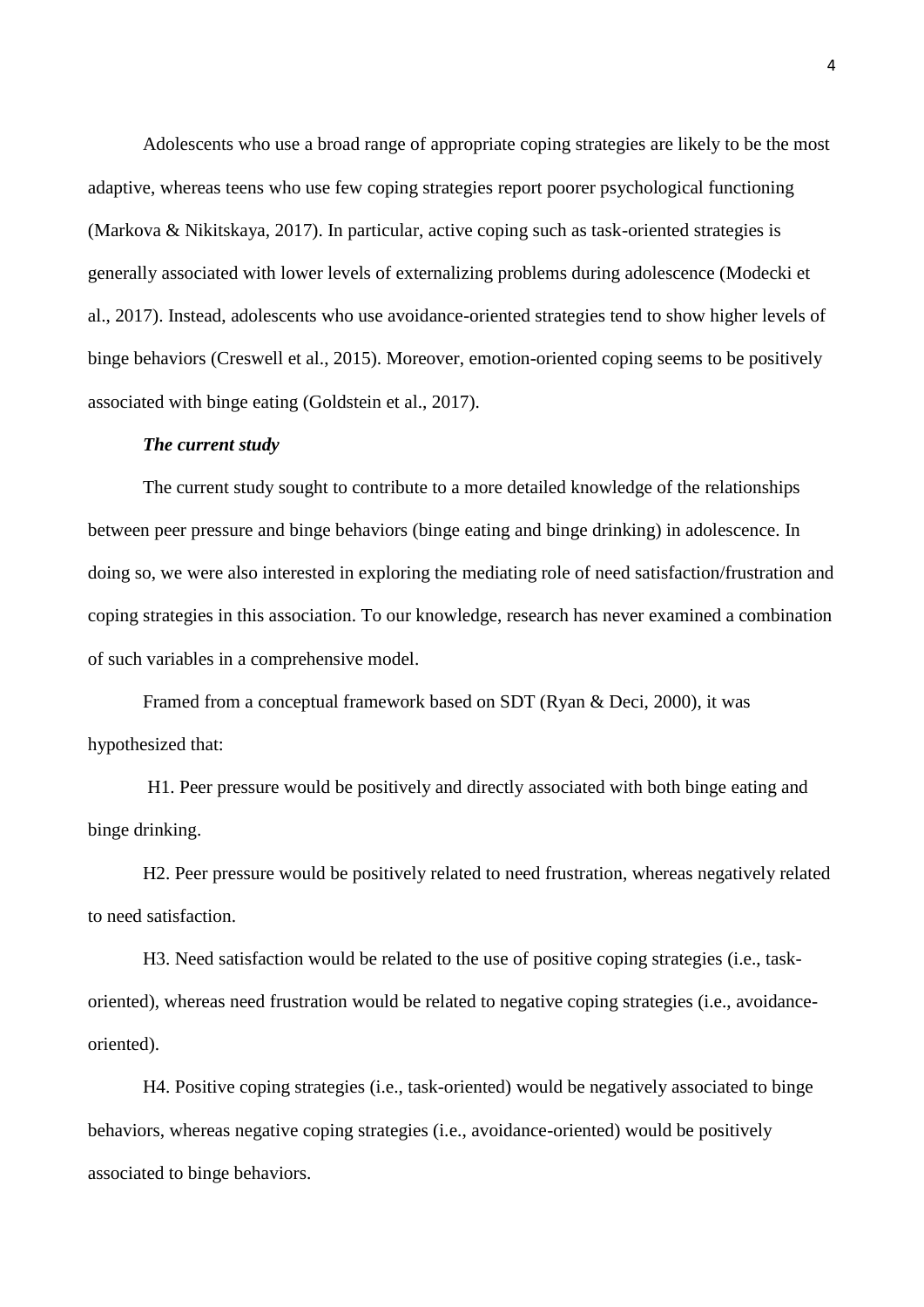H5. Peer pressure would be positively associated with both adolescents" binge behaviors through the mediating effect of need satisfaction/frustration and the coping strategies.

## **Method**

## *Participants*

570 high school students (263 male and 307 female) took part to the study and their age range was between 14 and 17 years ( $M = 15.75$ ;  $DS = 1.14$ ). Participants attended high schools in the cities of Palermo and Messina, in Sicily (Italy). Fathers' age ranged from 34 to 65 years (*M* =, 49.34; SD = 5.35), while mothers' age ranged from 33 to 61 years ( $M = 45.94$ ; SD = 5.06). Regarding paternal education, 273 (48%) reported that their fathers obtained an high school diploma, 190 participants (33%) reported that their father obtained a secondary school diploma, 86 (15%) that their father obtained a university degree, 21 participants (4%) reported that their father had a primary school certification. Regarding maternal education, majority ( $n = 288, 51\%$ ) of the participants reported that their mother had an high school diploma, 155 participants (27%) reported that their mother had a secondary school diploma, 115 (21%) reported to have a mother that obtained an university degree, 12 (2%) participants reported that their mothers obtained a primary school certification.

## *Procedure*

Participants were recruited in some of the main high schools located in the cities of Palermo and Messina, in Sicily (Italy). The parents of the participants were informed about the purpose of the research, the voluntary nature of participation, and the anonymity of responses. Then, parents provided informed consent for their son or daughter"s participation to the study. Fewer than 5% of the parents did not allow their son or daughter to participate. The questionnaires were administered in the classroom by a team of researchers. Instructions stated that the questionnaires were voluntary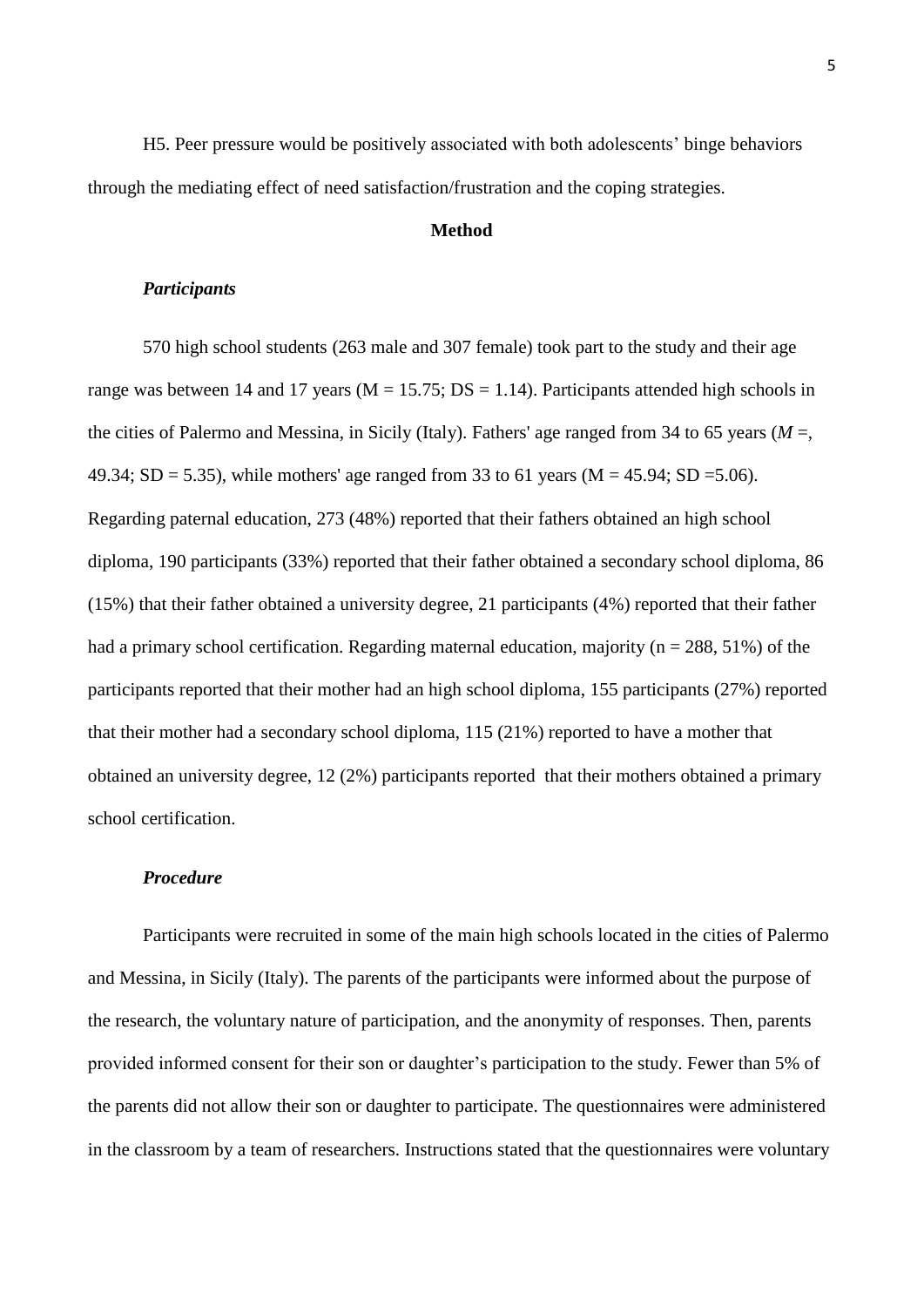and confidential treatment of the data was guaranteed and researchers were available to answer students' questions.

## *Measures*

*Peer pressure*. The Peer Pressure Scale (Santor et al., 2000) was used and consist of 11 items (e.g.: "I"ve felt pressured to get drunk at parties") related to the perception of peers' pressure and the response categories were in a Likert scale from 1 (strongly disagree) to 4 (strongly agree). In this study, the scale has acceptable internal reliabilities (table 1).

*Need Satisfaction and Need Frustration*. Basic Needs Satisfaction and Need Frustration was assessed by the Psychological Basic Needs Satisfaction and Frustration Scale (PBNSFS; Chen et al., 2015; Costa et al., 2018: Liga et al., 2018). Participants rated on a scale of 1 (not at all true) to 5 (very true) as to whether they felt their needs for autonomy (e.g., ""I feel my choices express who I really am"), competence (e.g., "I feel confident that I can do things well") and relatedness (e.g., "I feel connected with people who care for me and whom I care for" ) were satisfied during the past month. In this study the scale has acceptable internal reliabilites (table 1).

*Coping Strategies*. The Coping Inventory for Stressful Situations (CISS, Endler, & Parker, 1999) was used to evaluate thee coping strategies: Task-oriented coping (Task scale), Emotionoriented coping (Emotion scale), and Avoidance-oriented coping (Avoidance scale). CISS is a 48 items self-report instruments to evaluate coping strategies in stressful situations, on a five point Likert-type rating scale ranging from 1 (Not at all) to 5 (Very much). In this study, the scale has acceptable internal reliabilities (table 1).

*Binge Eating*. The Binge Eating scale (BES; Gormally et al., 1982) was used to measure behavioral and cognitions manifestations of binge eating. The BES consists the 16 groups of numbered statements that participants were instructed to mark the statement in each groupt that best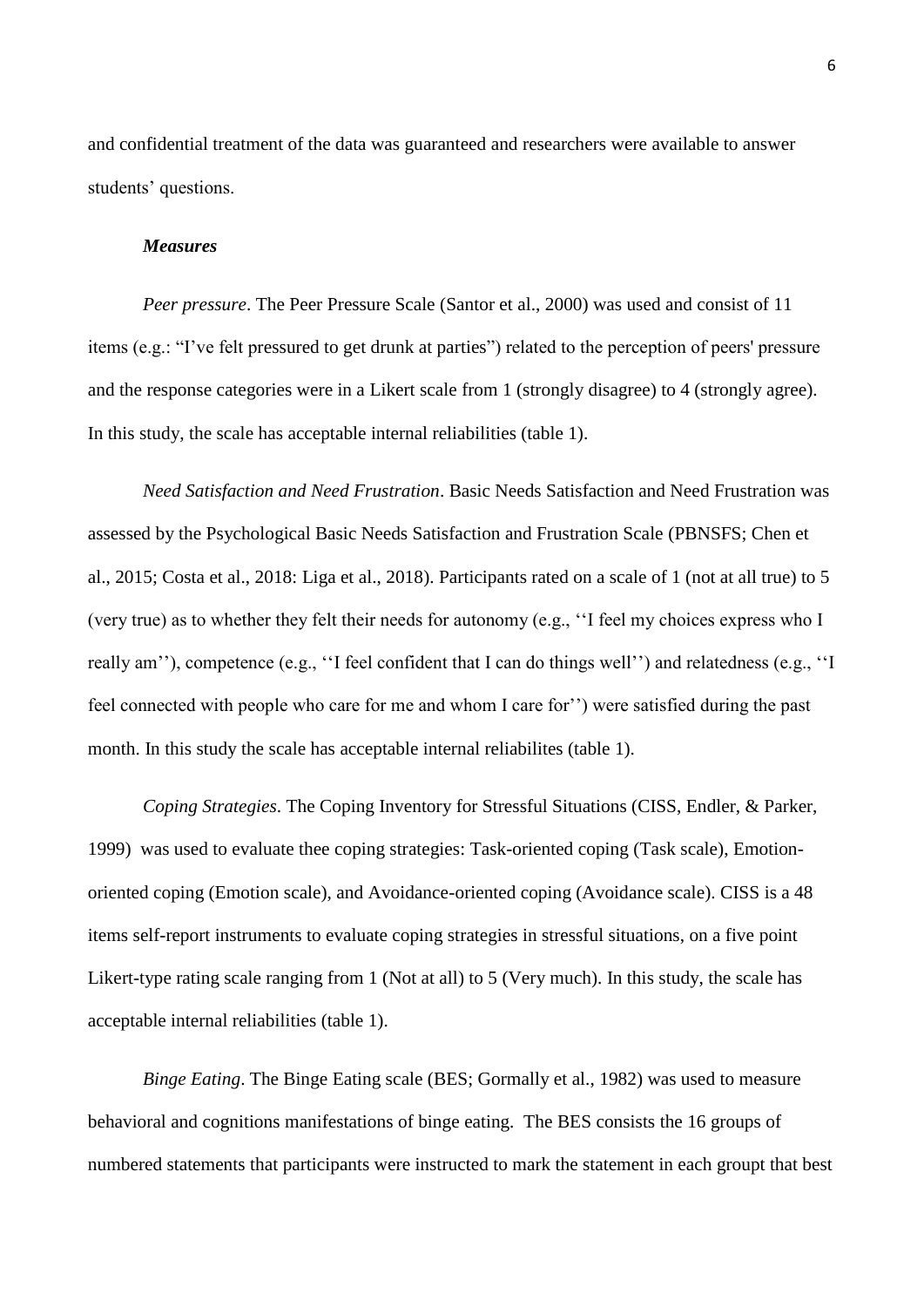describe their situation. Items are recoded in a 4 point Likert scale from 0 to 3. In this study, the scale has acceptable internal reliabilities (table 1).

*Binge Drinking*. Binge Drinking Frequency was assessed with the Alcohol Use Disorders Identification Test (AUDIT-3; Bush et al., 1998; Cortés-Tomás et al., 2016). AUDIT-3 is a single item measure (i.e., "How often did you have 6 or more drinks on one occasion in the past year?") from the third question of the AUDIT test for Alcohol consumption and it measure the bingedrinking characteristics during the previous month. Single item measures are widely used for binge drinking frequency (Luquiens et al., 2016; Patrick & Schulenberg, 2011) because they provide the typical and detailed binge-drinking characteristics and correspond to the definition of at least 4/5 drinks (female/male) consumed in one single occasion on a five point Likert-type rating scale ranging from 0 (never) to 4 (almost daily). Both the test-retest reliability and the validity of the AUDIT has been evaluated in many studies (i.e., Barry et al., 2013; de Meneses-Gaya et al., 2009), using samples composed of teenagers, college students, women, and elderly individuals. The results of these studies highlight the sound psychometric qualities of the AUDIT-C and its ability to produce valid and reliable scores.

#### **Results**

#### *Descriptive statistics, internal reliability, and correlation*

The descriptive statistics, Cronbach's alpha values and correlations for all variables are reported in Table 1. Correlations showed that peer pressure was negatively related with need satisfaction and positively related to need frustration, emotion-oriented coping, avoidance-oriented coping, binge eating and binge drinking. Need satisfaction was positively related with task-oriented and avoidance-oriented coping and negatively related with emotion-oriented coping and binge eating, while need frustration was positively related with emotion-oriented coping and binge eating, and negatively related with task-oriented coping. Finally, emotion-oriented and avoidance-oriented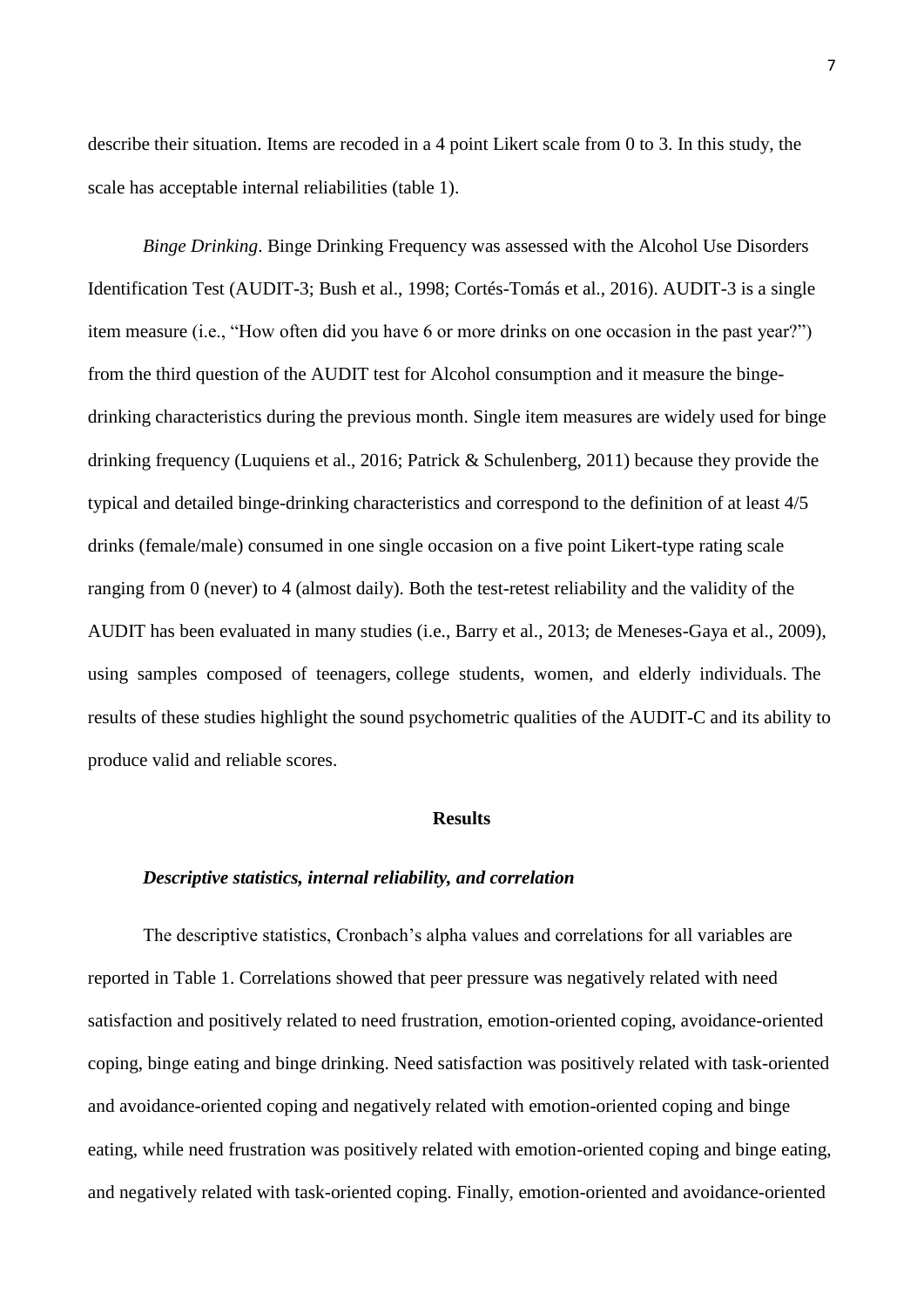coping were positively related with binge eating, while task-oriented coping was negatively related with binge eating.

## *Hypothesized Model*

To test the hypothesized model the Preacher and Hayes' (2008) bootstrapping approach was used, and aligned with previous recommendations (Preacher & Hayes, 2008; Wu, & Jia, 2013; Shrout & Bolger, 2002) confidence intervals of the direct and indirect effects with 5000 bootstrap replication samples were used and a 95% bias corrected confidence intervals was applied. Gender was included as a control variable in these models.

Estimation of the saturated model, and therefore no fit indices were reported, showed several significant paths, but in accordance with common procedure to test the saturated model a trimming process was conducted all nonsignificant paths were removed, and several indices indicated that the data well fit the final model (Fig. 1),  $\gamma$ 2(16) = 28.82, p > .05, CFI = .98, SRMR = .02, RMSEA = .04 (90% CI = .01 –.06). The final model showed significant paths from peer pressure to need satisfaction ( $\beta = -.14$ ,  $p < .05$ ), need frustration ( $\beta = .31$ ,  $p < .05$ ), avoidance-oriented coping ( $\beta =$ .18, p < .05), binge drinking ( $\beta = .27$ , p < .05), and binge eating ( $\beta = .17$ , p < .05). Need frustration positively predict emotion-oriented coping (β = .56, p < .05), and binge eating (β = .18, p < .05), while need satisfaction positively predict task-oriented coping ( $\beta = .40$ ,  $p < .05$ ), an avoidanceoriented coping ( $\beta = .23$ ,  $p < .05$ ). Furthermore binge eating was also positively predicted by emotion-oriented coping ( $\beta = .24$ ,  $p < .05$ ), and negatively by task-oriented coping ( $\beta = -.14$ ,  $p <$ .05). Finally gender had a direct effect on peer pressure (β = -.20, p < .05), need frustration (β = .08, p < .05), emotion-oriented coping ( $\beta$  = .16, p < .05), avoidance-oriented coping ( $\beta$  = .12, p < .05), and binge drinking attitude ( $\beta = -10$ ,  $p < .05$ ). Examination of the direct and indirect effects are reported in Table 2.

### **Discussion**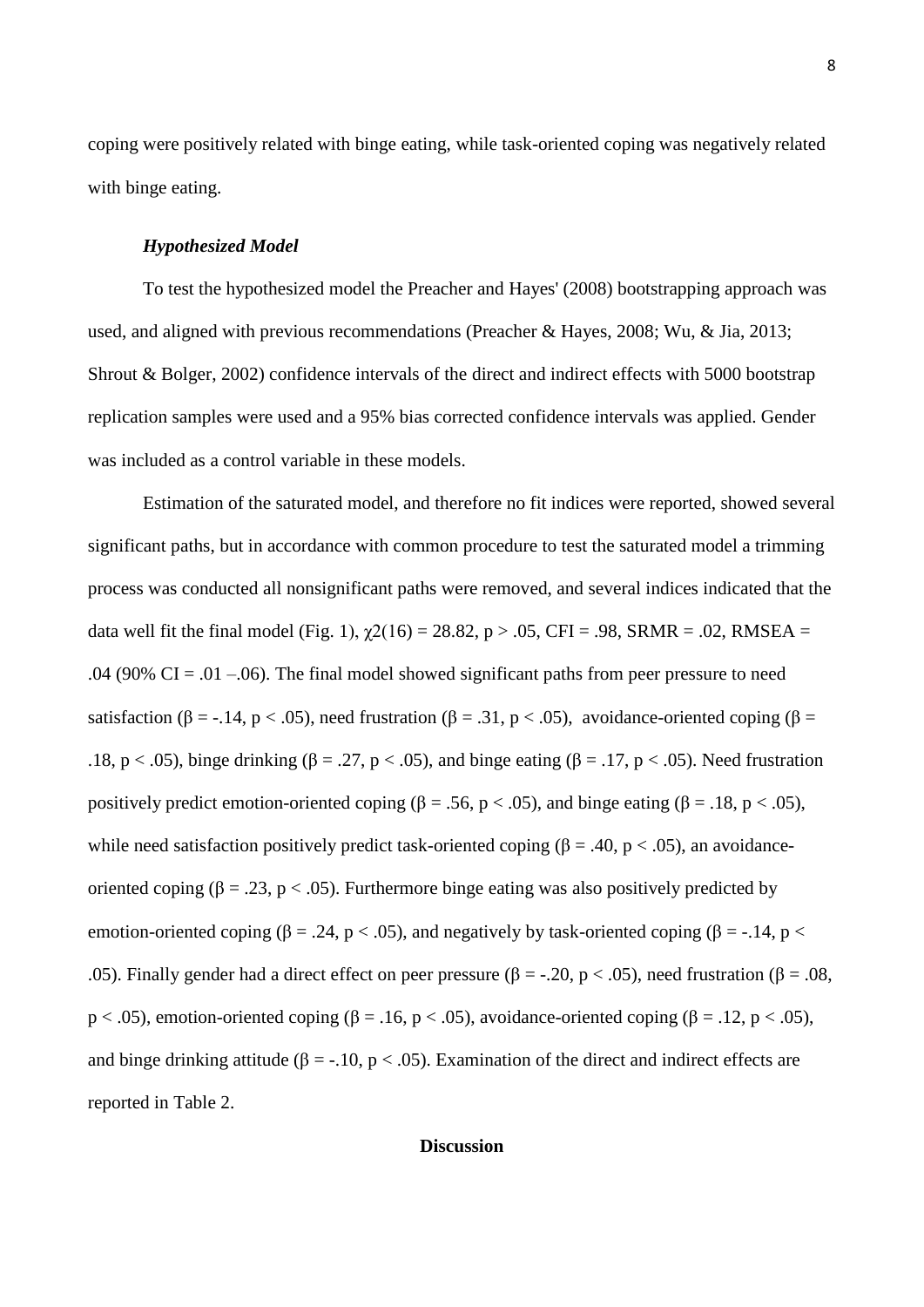With growing recognition that binge behaviors are relatively common phenomena among youth and frequently co-occur, there is the need to analyze the psychological processes underlying them. In the current study, we analyzed the relationships between peer pressure and binge behaviors among adolescents. In doing so, we were also interested in exploring the mediating role of need satisfaction/frustration and coping strategies in these associations. Except for some findings, a number of our hypotheses were supported.

H1 was fully confirmed since peer pressure was positively and significantly associated with both binge eating and drinking. Our study highlights once again the influence of peers in adolescence. The opportunity to be involved in peer networks during this period is associated with pitfalls and opportunities. On the one hand, peer relationships contribute to the development of socio-relational skills and provide youth with a sense of intimacy and friendship (Padilla‐Walker et al., 2015). On the other hand, peer networks may represent a context in which youngsters learn a set of risky behaviors such as drinking and having unprotected sex (Huang et al., 2014; Bos et al., 2015). Alcohol consumption may be seen by the adolescents as a mean to be accepted by peers, especially because the occasions in which adolescents can drink heavily often fit with social events (e.g., parties) in which other youngsters are involved (Van Damme et al., 2013; Zamboanga et al., 2016). Also binge eating seems to be associated with peer pressure, although in a lesser extent, confirming that peer networks may be a source of social pressure for dysfunctional eating behaviors (Laghi et al., 2014).

Findings supported H2 because peer pressure was positively and significantly related to need frustration, whereas was negatively and significantly related to need satisfaction. These results are in line with SDT (Neighbors et al., 2003) stating that the perception of pressure from one"s environment is associated with experiencing a lack of true choice in regulating one"s behaviors and therefore is positively associated with need frustration and negatively related to need satisfaction. Generally, the studies based on this framework have focused their attention on forms of pressure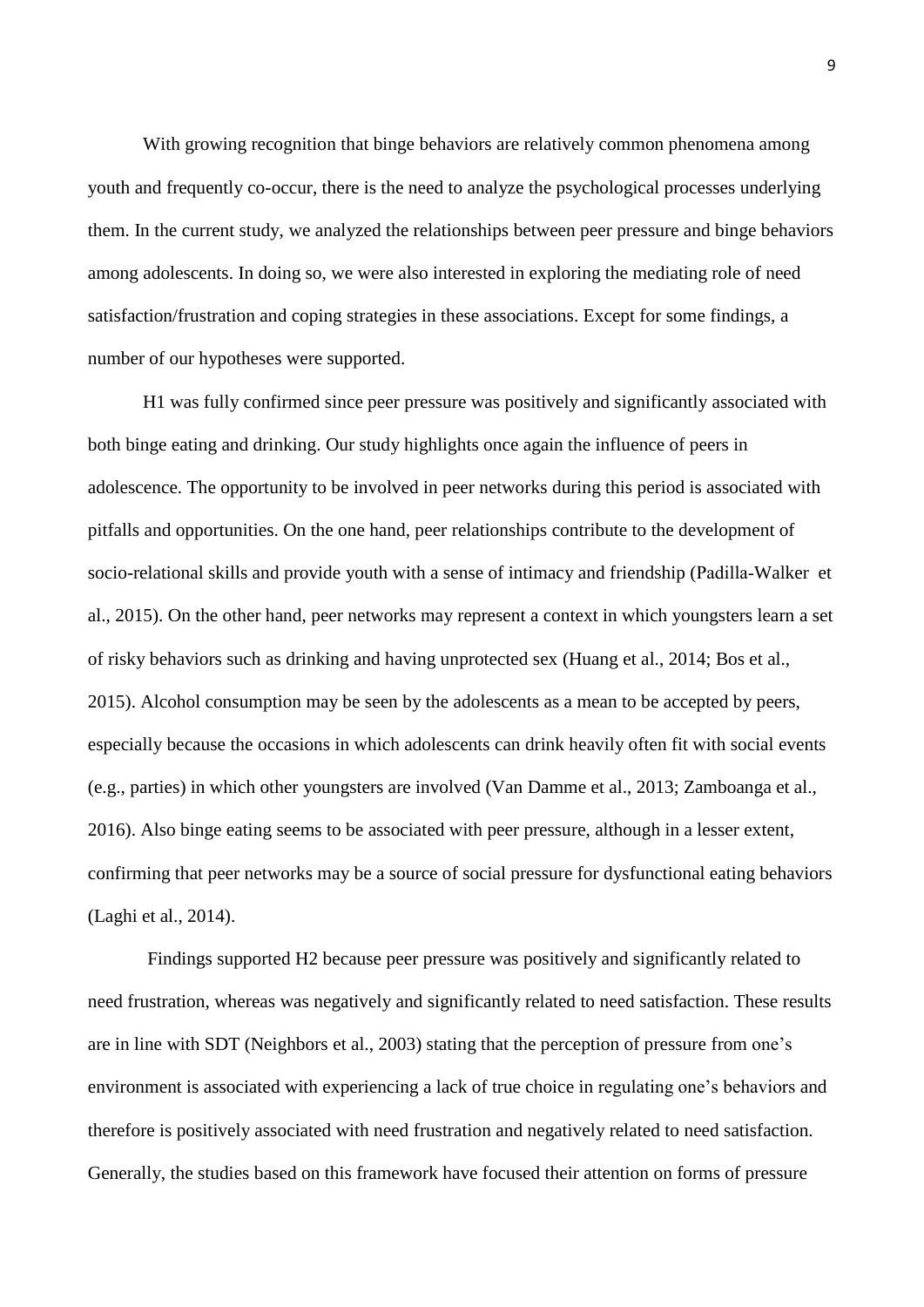exerted from parents (Ingoglia et al., 2017; Inguglia et al, 2018). However, also peer pressure plays an important role in need satisfaction/frustration, as showed by our data.

Instead, H3 was partly confirmed. As expected, need satisfaction was positively associated with the use of task-oriented coping, as well as need frustration was positively related to emotionoriented coping. However, differently from our predictions, avoidance-oriented coping was positively related only to need satisfaction and not to need frustration. The first two findings confirm that when individuals are satisfied with their own psychological needs tend to use positive coping strategies, whereas when their needs are frustrated they tend to employ negative coping (Skinner & Zimmer-Gembeck, 2007). Instead, the results regarding the avoidance-oriented strategies may be explained considering that when adolescents feel satisfied with their basic psychological needs, the avoidant coping may be perceived as a mean to maintain the status quo in front of the stress related to peer experiences, at least temporarily. After all, need satisfaction is positively related to both task-oriented and avoidance-oriented strategies, thus it can designate adolescents" capacity to adopt a flexible coping style, ranging from avoidant to task-focused coping. Moreover, developmental psychology have encouraged some investigators to suggest that strategies such as avoidance can be seen as alternative adaptive strategies when adolescents must deal with stressors (Seiffge-Krenke, 2015).

With regard to H4, our predictions were confirmed only for what concern the relationships between coping strategies and binge eating. Specifically, we found that task-oriented coping was negatively associated with binge eating, whereas emotion-oriented coping was positively associated with this binge behavior. Instead, no significant associations have been showed with regard to the relationships between coping strategies and binge drinking. These results are in line with the literature showing a positive association between binge eating and negative emotion or emotional dysregulation (Marzilli et al., 2018). Binge eating may serve as a maladaptive strategy for coping with negative mood states (Skinner et al., 2012). The same studies show also a negative association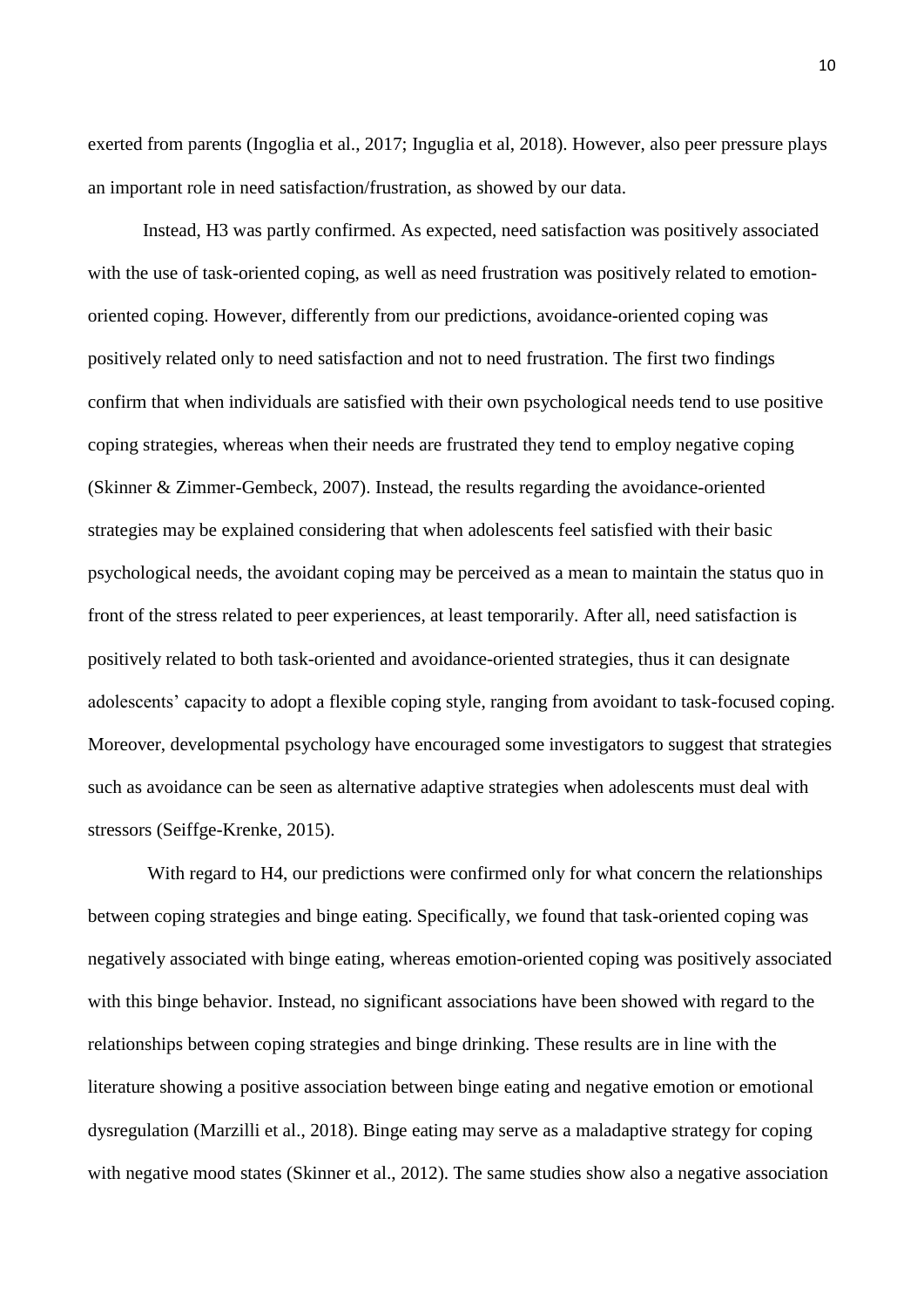between binge eating and task-oriented coping. However, these considerations are not valid also for binge drinking, at least for the present data. In our model, the act of drinking heavily is mainly associated with peer pressure rather than with coping, although there is a positive and significant correlation between emotion-oriented coping and binge drinking. Probably, when we consider together the relationships among peer pressure, binge drinking and coping, the strong association between peer pressure and binge drinking tends to prevail.

Finally, also H5 was partly confirmed. Peer pressure is also indirectly associated with binge eating via the mediating effect of need satisfaction/frustration and coping strategies. In particular, there is an indirect path in which peer pressure is positively associated with need frustration that is related to emotion-oriented coping that, on its turn, is associated with binge eating. These findings highlights the complex nature of the relationships between peer pressure and binge eating in adolescence. The onset of these behaviors in youngsters may be not only directly related to peer pressure, rather peer pressure may stimulate a set of individual reactions related to need frustration, as well as to the use of negative coping that result in binge eating. Differently, binge drinking seems to be only directly related to peer pressure. Maybe, given that alcohol consumption has a social nature during adolescence and is considered more socially acceptable, the mechanisms through which the peer pressure are associated with binge drinking are less complex and more direct (Zamboanga et al., 2016).

The present study is not without limitations. First, its cross-sectional nature precludes us from concluding the direction of the associations among the variables, whereas longitudinal design would be ideal to substantiate our hypotheses. Second, the study uses a single-item measure of binge drinking. Although, this method was has been used effectively (Tucker et al., 2003; Wilks, et al., 2018) future study should try to use different measures of binge drinking to extend this results. Third, all the measure of this study are self-reported, future studies could try to combine multisource measures.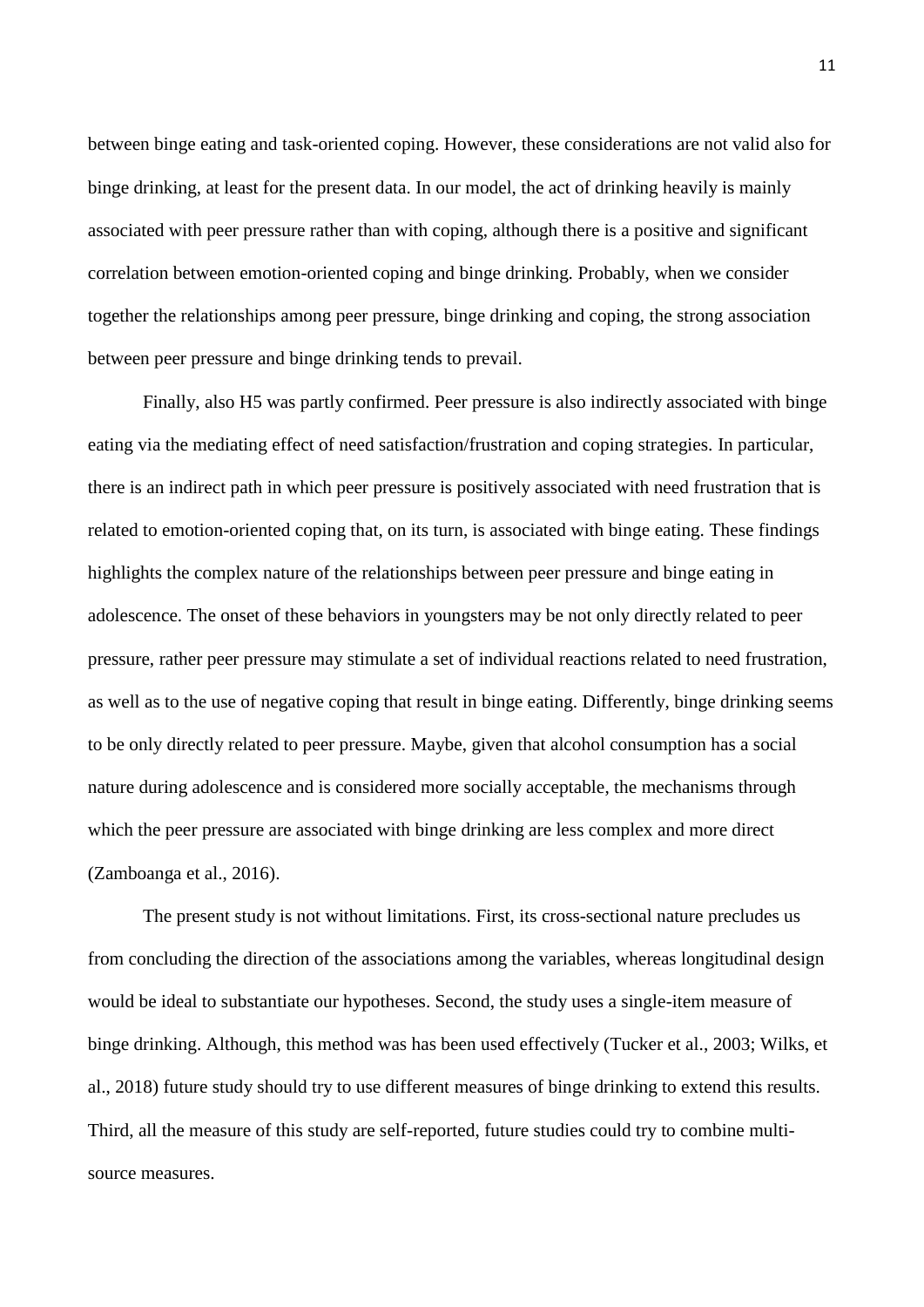Despite these shortcomings, the study analyzes an understudied issue like the mediating role of need satisfaction/frustration and coping strategies in the associations between peer pressure and adolescents" binge behaviors. Moreover, the study provides evidence for the direct relationship between peer pressure and binge behaviors, at the same time highlighting that the association between peer pressure and binge eating is also mediated by other variables like need frustration and coping. Finally, our findings have practical implications because they can provide practitioners working with adolescents with suggestions. Interventions should be focused on enhancing youth ability to employ positive coping strategies protecting them from the stress related to peer pressure. This can be effective especially with adolescents showing binge eating. In general, prevention programs should be addressed to promote personal and ecological resources in youth which may allow them to face the pressure of their peers with regard to dysfunctional eating and drinking (Onrust et al., 2016).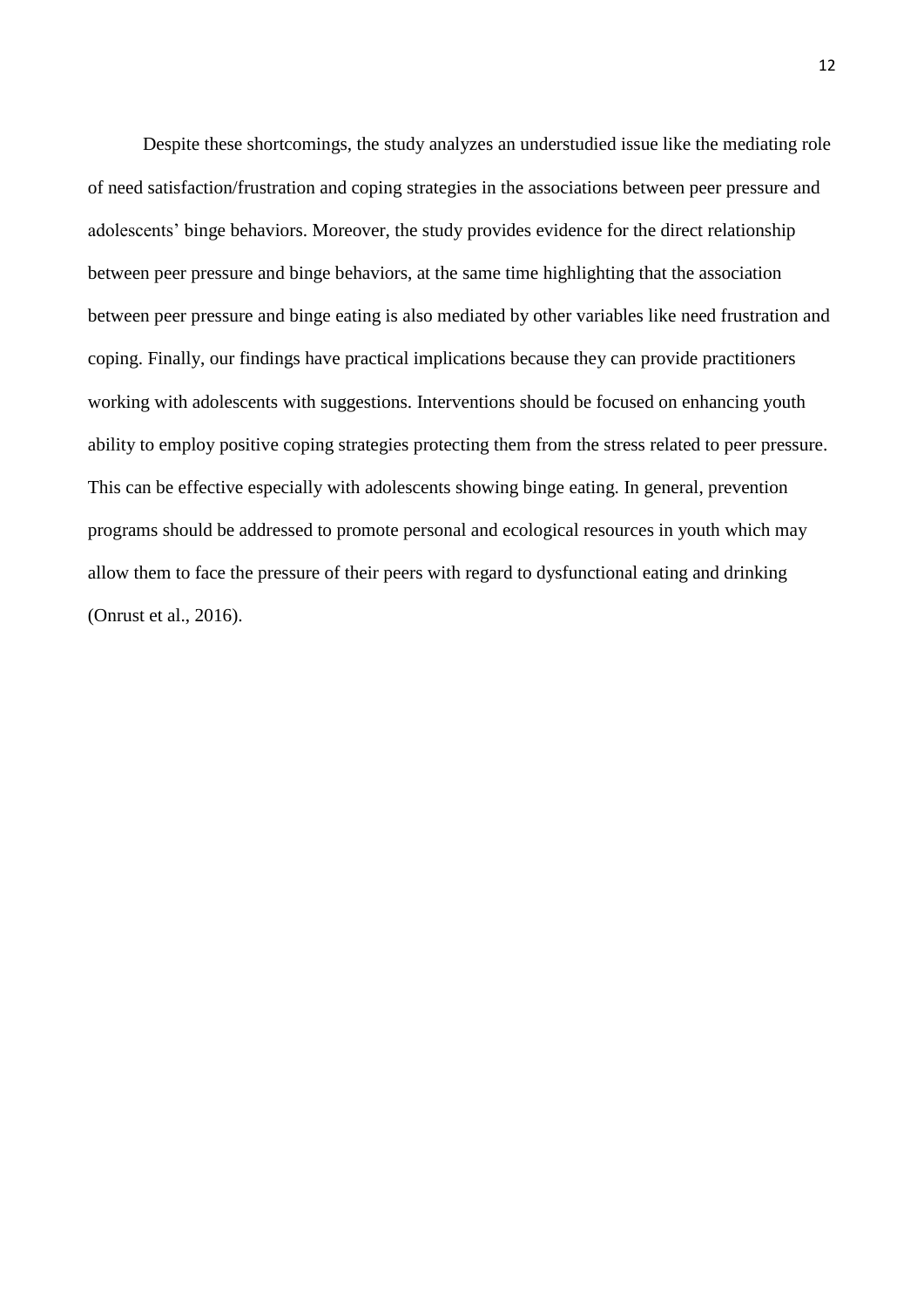## **References**

- American Psychiatric Association (2013). *Diagnostic and statistical manual of mental disorders*, Fifth edition (DSM-5) Washington, DC: American Psychiatric Association. doi: 10.1176/appi.books.9780890425596
- Barry, A. E., Chaney, B. H., Stellefson, M. L., & Dodd, V. (2015). Evaluating the psychometric properties of the AUDIT-C among college students. *Journal of Substance Use*, *20*, 1-5. doi: 10.3109/14659891.2013.856479
- Benjamin, L., Wulfert, E. (2005).Dispositional correlates of addictive behaviors in college women: Binge eating and heavy drinking. *Eating Behaviors*, 6, 197-209. doi: 10.1016/j.eatbeh.2003.08.001
- [Birch, C.](https://www.ncbi.nlm.nih.gov/pubmed/?term=Birch%20CD%5BAuthor%5D&cauthor=true&cauthor_uid=16843613) D., [Stewart, S.](https://www.ncbi.nlm.nih.gov/pubmed/?term=Stewart%20SH%5BAuthor%5D&cauthor=true&cauthor_uid=16843613) H., [Brown, C.](https://www.ncbi.nlm.nih.gov/pubmed/?term=Brown%20CG%5BAuthor%5D&cauthor=true&cauthor_uid=16843613) G. (2007). Exploring differential patterns of situational risk for binge eating and heavy drinking. *[Addictive Behaviors](https://www.ncbi.nlm.nih.gov/pubmed/16843613)*, 32, 433-48. doi: 10.1016/j.addbeh.2006.05.014
- Bos, H., van Beusekom, G., & Sandfort, T. (2015). Drinking Motives, Alcohol Use, and Sexual Attraction in Youth. *The Journal of Sex Research*, 53, 309-312, doi: 10.1080/00224499.2015.1020355
- Bush, K., Kivlahan, D. R., McDonell, M. B., Fihn, S. D., & Bradley, K. A. (1998). The AUDIT alcohol consumption questions (AUDIT-C): an effective brief screening test for problem drinking. *Archives of Internal Medicine*, 158, 1789-1795. doi:10.1001/archinte.158.16.1789
- Chen, B., Vansteenkiste, M., Beyers, W., Boone, L., Deci, E. L., Van der Kaap-Deeder, J., et al. (2015). Basic psychological need satisfaction, need frustration, and need strength across four cultures*. Motivation and Emotion*, 39, 216-236. doi:10.1007/s11031-014-9450-1
- Cortés-Tomás, M. T., Giménez-Costa, J. A., Motos-Sellés, P., & Sancerni-Beitia, M. D. (2016). Different versions of the Alcohol Use Disorders Identification Test (AUDIT) as screening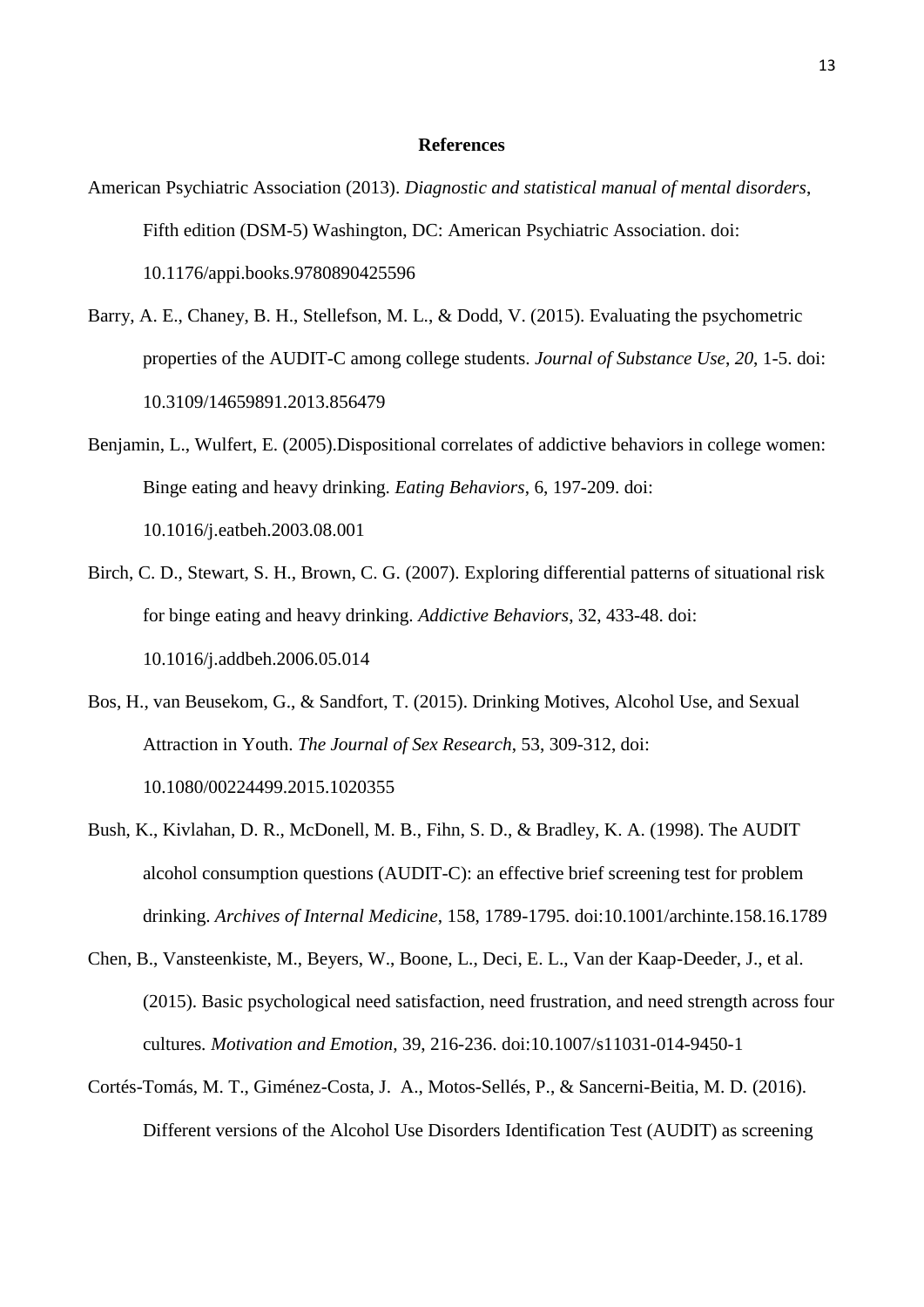instruments for underage binge drinking. *Drug & Alcohol Dependence*, 158, 52-59. doi: 10.3389/fpsyg.2017.00910

- Costa, S., Ingoglia, S., Inguglia, C., Liga, F., Lo Coco, A. Larcan, R. (2017). Psychometric evaluation of the Basic Psychological Need Satisfaction and Frustration Scale (BPNSFS) in Italy. *Measurement and Evaluation in Counseling and Development*. doi: 10.1080/07481756.2017.1347021
- Courtney, K. E., & Polich, J. (2009). Binge Drinking in Young Adults: Data, Definitions, and Determinants. *Psychological Bulletin*, *135*(1), 142–156. doi: <10.1037/a0014414>
- Creswell, K. G., Chung, T., Wright, A. G., Clark, D. B., Black, J. J., & Martin, C. S. (2015). Personality, negative affect coping, and drinking alone: a structural equation modeling approach to examine correlates of adolescent solitary drinking. *Addiction*, 110 5, 775-83. doi: 10.1111/add.12881
- De Meneses-Gaya, C., Zuardi, A. W., Loureiro, S. R., & Crippa, J. A. S. (2009). Alcohol Use Disorders Identification Test (AUDIT): An updated systematic review of psychometric properties. *Psychology & Neuroscience*, *2*, 83-97. doi: 10.3922/j.psns.2009.1.12
- Endler, N. S., & Parker, J. D. A. (1994). Assessment of Multidimensional Coping: Task, Emotions, and Avoidance Strategies. *Psychological Assessment*, 6, 50-60. doi: 10.1037/1040- 3590.6.1.50
- Endler, N. S., & Parker, J. D. A. (1999). Coping inventory for stressful situations (CISS): Manual (2nd ed.). Toronto: Multi-Health Systems
- Engels, R. C. M. E., Scholte, R. H. J., van Lieshout, C. F. M, De Kemp, R., & Overbeek, G. (2006). Peer group reputation and smoking and alcohol consumption in early adolescence. *Addictive Behaviors*, 31, 440-9. doi: 10.1016/j.addbeh.2005.05.026.
- Ferriter, C., & Ray, L. A. (2011). Binge eating and binge drinking: an integrative review. *Eating behaviors, 12 2*, 99-107. doi: 10.1016/j.eatbeh.2011.01.001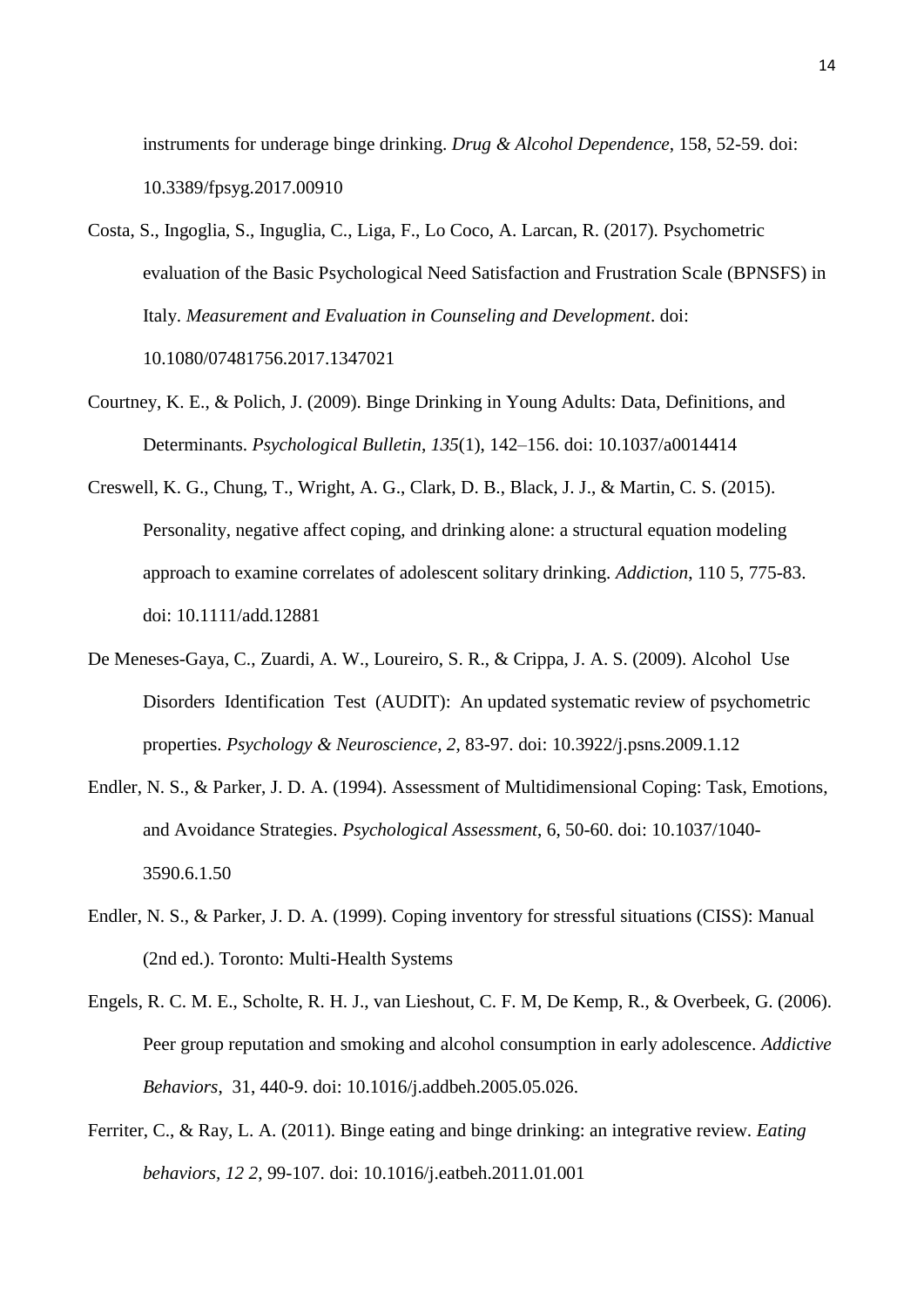- Goldstein, M., Tan, C. C., Chow, C. M. (2017). Maternal emotional feeding practices and adolescent daughters' emotional eating: Mediating roles of avoidant and preoccupied coping. *Appetite*, 116, 339-344. doi: 10.1016/j.appet.2017.05.021
- Gormally, J., Black, S., Daston, S., & Rardin, D. (1982). The assessment of binge eating severity among obese persons. *Addictive Behaviors*, 7, 47-55. doi: 10.1016/0306-4603(82)90024-7
- Huang, G. C., Unger, J. B., Soto, D., Fujimoto, K., Pentz, M. A., et al. (2014). Peer Influences: The Impact of Online and Offline Friendship Networks on Adolescent Smoking and Alcohol Use. *Journal of Adolescent Health*, 54, 508-514. doi: [10.1016/j.jadohealth.2013.07.001.](https://doi.org/10.1016/j.jadohealth.2013.07.001)
- Hutchinson, D. M., & Rapee, R. M. (2007). Do friends share similar body image and eating problems? The role of social networks and peer influences in early adolescence. *Behaviour Research and Therapy*, *45*,1557–1577. doi:10.1016/j.brat.2006.11.007
- Ingoglia, S., Inguglia, C., Liga, F., Lo Coco, A. (2017). Associations between perceived parental psychological control and internalizing difficulties in emerging adulthood: The role of identity. *Journal of Social and Personal Relationships*, *34*, 1227-1240. doi: 10.1177/0265407516670760
- Inguglia, C., Liga, F., Lo Coco, A., Musso, P., Ingoglia, S. (2018). Satisfaction and frustration of autonomy and relatedness needs: Associations with parenting dimensions and psychological functioning. *Motivation and Emotion*. doi: 10.1007/s11031-018-9702-6.
- Kenny, T. E., Singleton, C., & Carter, J. C. (2017). Testing prediction of the emotion regulation model of binge-eating disorder. *International Journal of Eating Disorders*, 50, 1297-1305.
- Knee, C.R., & Neighbors, C. (2002). Self-determination, perception of peer pressure, and drinking among college students. *Journal of Applied Social Psychology*, 32, 522-543. doi: 10.1111/j.1559-1816.2002.tb00228.x
- Kuntsche, E. , Sznitman, S. R. & Kuntsche, S. (2017). Alcohol and other substance use in a cross‐cultural perspective. *Drug and Alcohol Review*, *36*, 717-720. doi:10.1111/dar.12625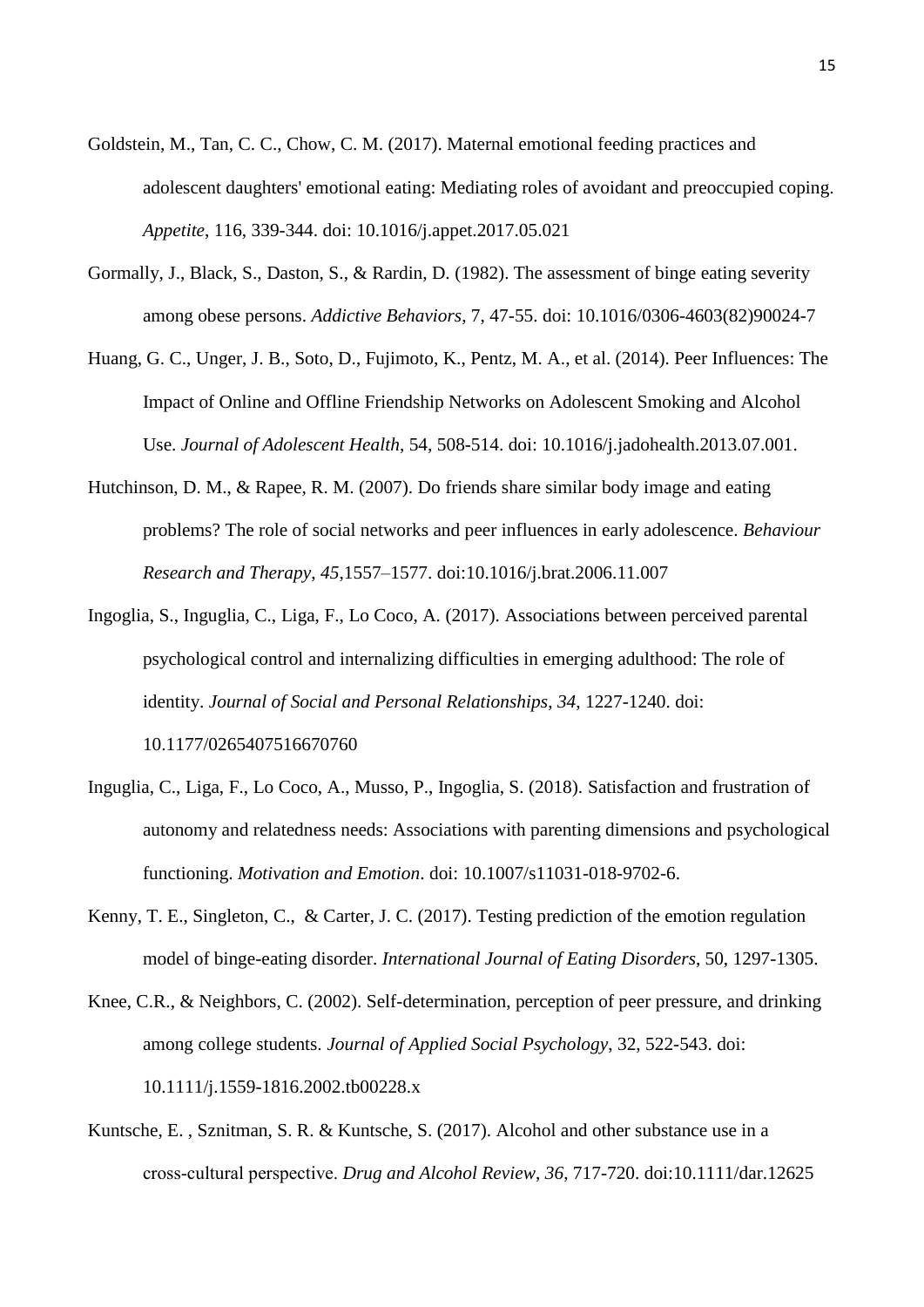- Laghi, F., Baiocco, R., Liga, F., Lonigro, A., & Baumgartner, E. (2014). Binge eating and binge drinking behaviors: Individual differences in adolescents" identity styles. *Journal of Health Psychology*, 19, 333-343. doi: 10.1177/1359105312470851
- Laghi, F., Liga, F., Baumgartner, E., & Baiocco, R. (2012). Identity and conformism among Italian adolescents who binge eat and drink. *Health, Risk & Society*, 14, 361-376. doi: 10.1080/13698575.2012.680952
- Laghi, F., Liga, F., & Pompili, S. (2019). Adolescents who binge eat and drink: the role of emotional regulation. *Journal of Addictive Diseases*. doi: 10.1080/10550887.2018.1553458

Lazarus, R. S., & Folkman, S. (1984). *Stress, Appraisal, and Coping*. New York: Springer.

- Liga, F., Ingoglia, S., Cuzzocrea, F., Inguglia, C., Costa, S., Lo Coco, A., Larcan, R. (2018). The Basic Psychological Need Satisfaction and Frustration Scale: Construct and Predictive Validity in the Italian Context. *Journal of Personality Assessment*. doi: 10.1080/00223891.2018.1504053
- Loke, A. Y., Mak, J. W., & Wu, C. S. T. (2016). The association of peer pressure and peer affiliation with the health risk behaviors of secondary school students in Hong Kong. *Public Health*. doi: 10.1016/j.puhe.2016.02.024
- Luquiens, A., Falissard, B., & Aubin, H. J. (2016). Students worry about the impact of alcohol on quality of life: roles of frequency of binge drinking and drinker self-concept. *Drug & Alcohol Dependence*, 167, 42-48. doi: 10.1016/j.drugalcdep.2016.07.031
- Markova, S., & Nikitskaya, E. (2017). Coping strategies of adolescents with deviant behavior. *International Journal of Adolescence and Youth*, 22, 36-46. doi: 10.1080/02673843.2013.868363
- Marzilli, E., Cerniglia, L., & Cimino, S. (2018). A narrative review of binge eating disorder in adolescence: prevalence, impact, and psychological treatment strategies. *Adolescent Health, Medicine and Therapeutics*, 9, 17–30. doi: 10.2147/AHMT.S148050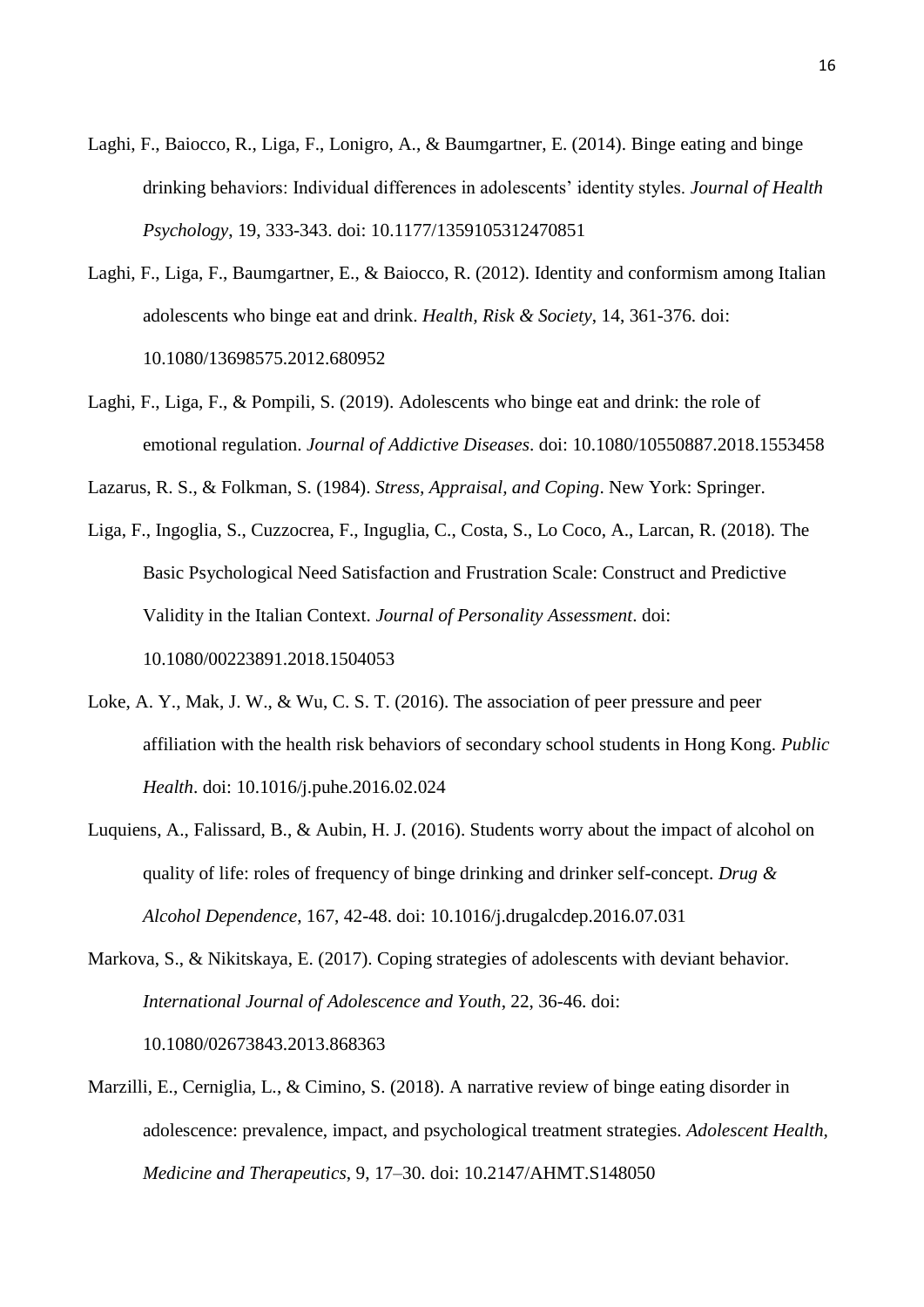- McCoy, S. S., Dimler, L. M., Samuels, D. V., & Natsuaki, M. N. (2017). Adolescent Susceptibility to Deviant Peer Pressure: Does Gender Matter? *Adolescent Research Review*. doi: 10.1007/s40894-017-0071-2
- Modecki, K. L., Zimmer-Gembeck, M. J., & Guerra, N. (2017). Emotion regulation, coping, and decision making: Three linked skills for preventing externalizing problems in adolescence. *Child Development*, 88, 417–426. doi:10.1111/cdev.12734
- Neighbors, C., Larimer, M. E., Geisner, I. M., & Knee, C. R. (2004). Feeling controlled and drinking motives among college students: Contingent self-esteem as a mediator. *Self and Identity*, 3, 207–224. doi: 10.1080/13576500444000029
- Ntoumanis, N., Edmunds, J., & Duda, J. L. (2009). Understanding the coping process from a selfdetermination theory perspective. *British Journal of Health Psychology*, 14, 249-260. doi:10.1348/135910708X349352
- Onrust, S.A., Otten, R., Lammers, J., Smit, F. (2016). School-based programmes to reduce and prevent substance use in different age groups: What works for whom? Systematic review and meta-regression analysis*. Clinical Psychology Review*, 44, 45-59. doi: 10.1016/j.cpr.2015.11.002.
- Padilla‐Walker, L. M., Fraser, A. M., Black, B. B., & Bean, R. A. (2015). Associations Between Friendship, Sympathy, and Prosocial Behavior Toward Friends. *Journal of Research on*

*Adolescence*, 25, 28-35. doi:10.1111/jora.12108

Parra, G. R., Krull, J. L., Sher, K. J., & Jackson, K. M. (2007). Frequency of heavy drinking and perceived peer alcohol involvement: Comparison of influence and selection mechanisms from a developmental perspective. *Addictive Behaviors*, *32*, 2211–2225. doi: 10.1016/j.addbeh.2007.02.013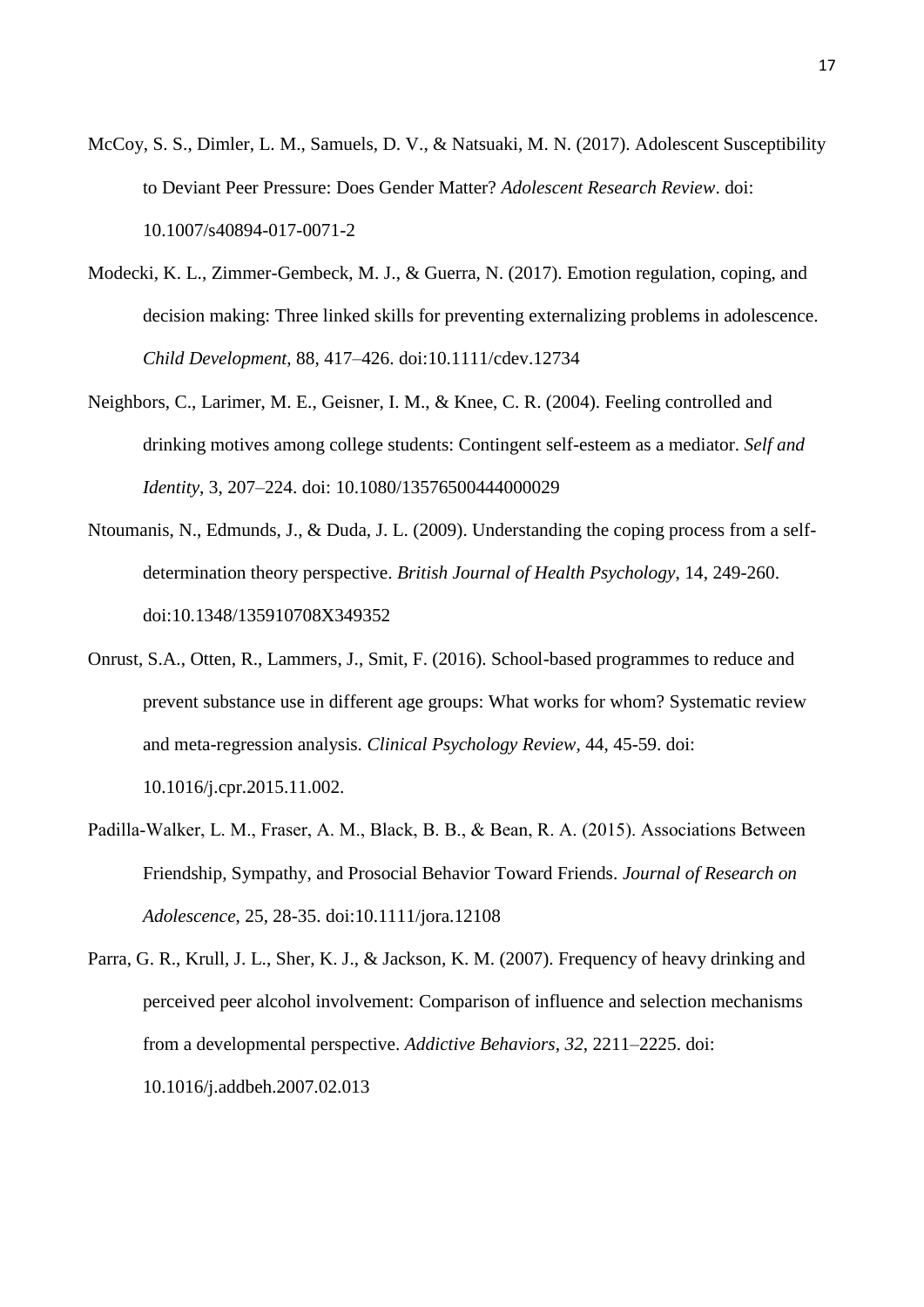- Patrick, M. E., & Schulenberg, J. E. (2011). How trajectories of reasons for alcohol use relate to trajectories of binge drinking: National panel data spanning late adolescence to early adulthood. *Developmental Psychology*, *47*, 311. doi: 10.1037/a0021939
- Preacher, K. J., & Hayes, A. F. (2008). Asymptotic and resampling strategies for assessing and comparing indirect effects in multiple mediator models. *Behavior Research Methods*, *40*, 879-891. doi: 10.3758/BRM.40.3.879
- Reifman, A., Watson, W. K., & McCourt, A. ( 2006). Social networks and college drinking: Probing processes of social influence and selection. *Personality and Social Psychology Bulletin*, 32, 820-32. doi: 10.1177/0146167206286219
- Ryan, R. M., & Deci, E. L. (2000). Self-determination theory and the facilitation of intrinsic motivation, social development, and well-being. *American Psychologist*, 55, 68-78. doi:10.1037/0003-066X.55.1.68
- Santor, D. A., Messervey, D., & Kusumakar, V. (2000). Measuring peer pressure, popularity, and conformity in adolescent boys and girls: Predicting school performance, sexual attitudes, and substance abuse. *Journal of Youth and Adolescence*, 29, 163-182. doi:

10.1023/A:1005152515264

- Seiffge-Krenke, I. (2015) Adaptive and maladaptive coping styles: Does intervention change anything*?, European Journal of Developmental Psychology*, *1*, 367-382, doi: 10.1080/17405629.2004.11453396
- Shrout, P. E., & Bolger, N. (2002). Mediation in experimental and nonexperimental studies: new procedures and recommendations. *Psychological Methods*, *7*, 422-445. doi: 10.1037/1082- 989X.7.4.422
- Skinner, E. A., & Zimmer-Gembeck, M. J. (2007). The development of coping. *Annual Review of Psychology*, 58, 119–144. doi: 0.1146/annurev.psych.58.110405.085705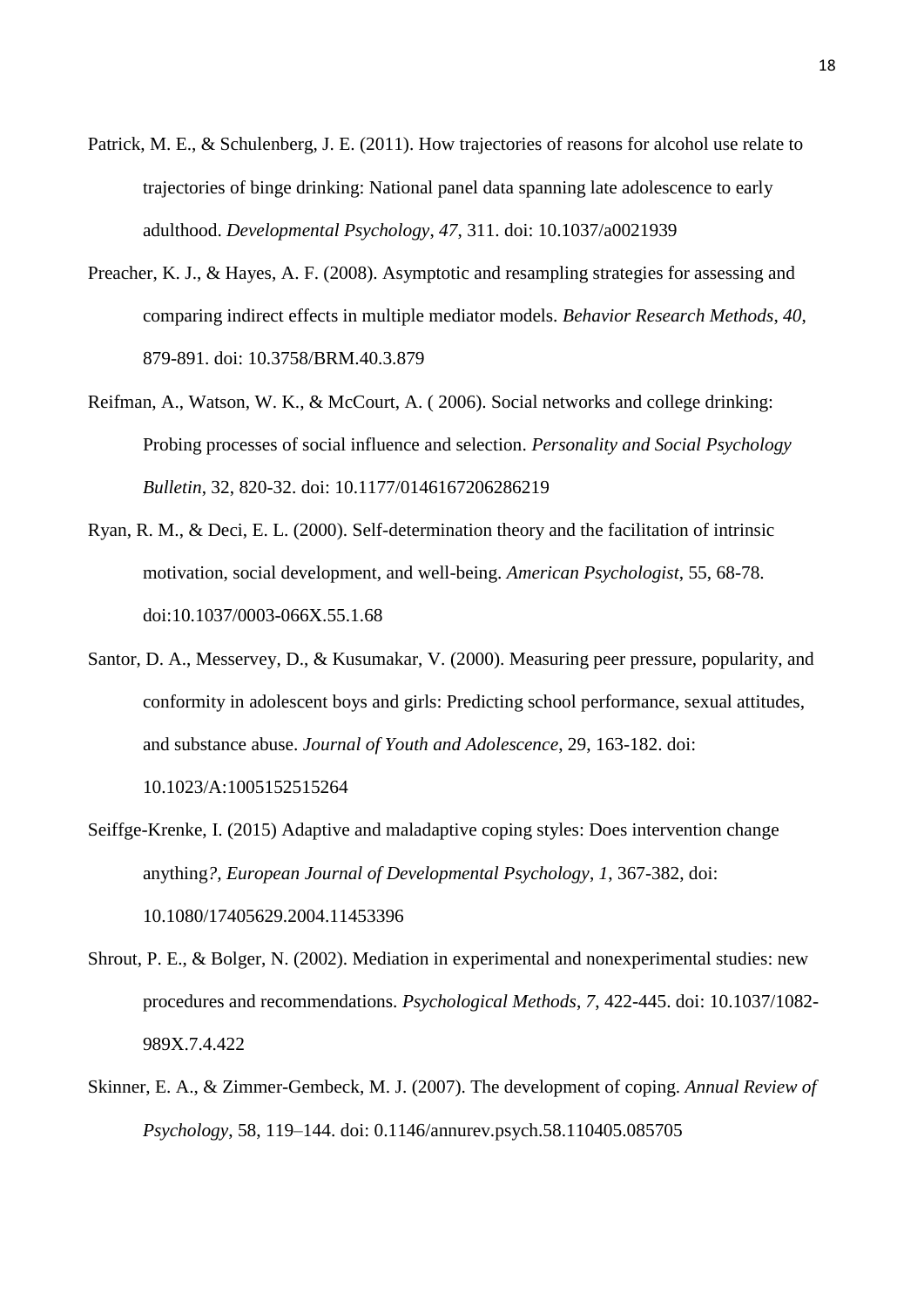- Skinner, H. H., Haines, J., Austin, S. B., & Field, A. E. (2012). A prospective study of overeating, binge eating, and depressive symptoms among adolescent and young-adult women. The *Journal of Adolescent Health*, 50, 478–483. doi: 10.1016/j.jadohealth.2011.10.002
- Stickley, A., Koyanagi, A., Koposov, R., McKee, M., Murphy, M., & Ruchkin, V. (2015). Binge drinking and Eating problems in Russian adolescents. *Alcoholism: Clinical and Experimental Research*, 39, 540-547. doi: 10.1111/acer.12644
- Swanson, S., Crow, S., Le Grange, D., Swendsen, J., Merikangas, K. (2011). Prevalence and Correlates of Eating Disorders in Adolescents. *Archives of General Psychiatry*, *68*, 714-23. doi: 10.1001/archgenpsychiatry.2011.22.
- Thompson, K. A., Kelly, N. R., Schvey, N. A., Brady, S. M., Courville, A. B., Tanofsky-Kraff, M., … Shomaker, L. B. (2017). Internalization of Appearance Ideals Mediates the Relationship between Appearance-Related Pressures from Peers and Emotional Eating among Adolescent Boys and Girls. *Eating Behaviors*, 24, 66–73. doi: 10.1016/j.eatbeh.2016.12.008
- Tucker, J. S., Orlando, M., & Ellickson, P. L. (2003). Patterns and correlates of binge drinking trajectories from early adolescence to young adulthood. *Health Psychology*, 22, 79-87.
- Van Damme, J., Maes, L., Clays, E., Rosiers, J. F. M. T., Van Hal, G., & Hublet, A. (2013). Social motives for drinking in students should not be neglected in efforts to decrease problematic drinking. *Health Education Research*, 28, 640–650. doi: 10.1093/her/cyt036
- Vansteenkiste, M., & Ryan, R. M. (2013). On psychological growth and vulnerability: Basic psychological need satisfaction and need frustration as a unifying principle. *Journal of Psychotherapy Integration*, 23, 263-280. doi: 10.1037/a0032359
- Verstuyf, J., Vansteenkiste, M., Soenens, B., Boone, L., & Mouratidis, A. (2013). Daily ups and downs in women"s binge eating symptoms: the role of basic psychological needs, general self-control, and emotional eating. *Journal of Social and Clinical Psychology*, *32*, 335–361. doi: 10.1521/jscp.2013.32.3.335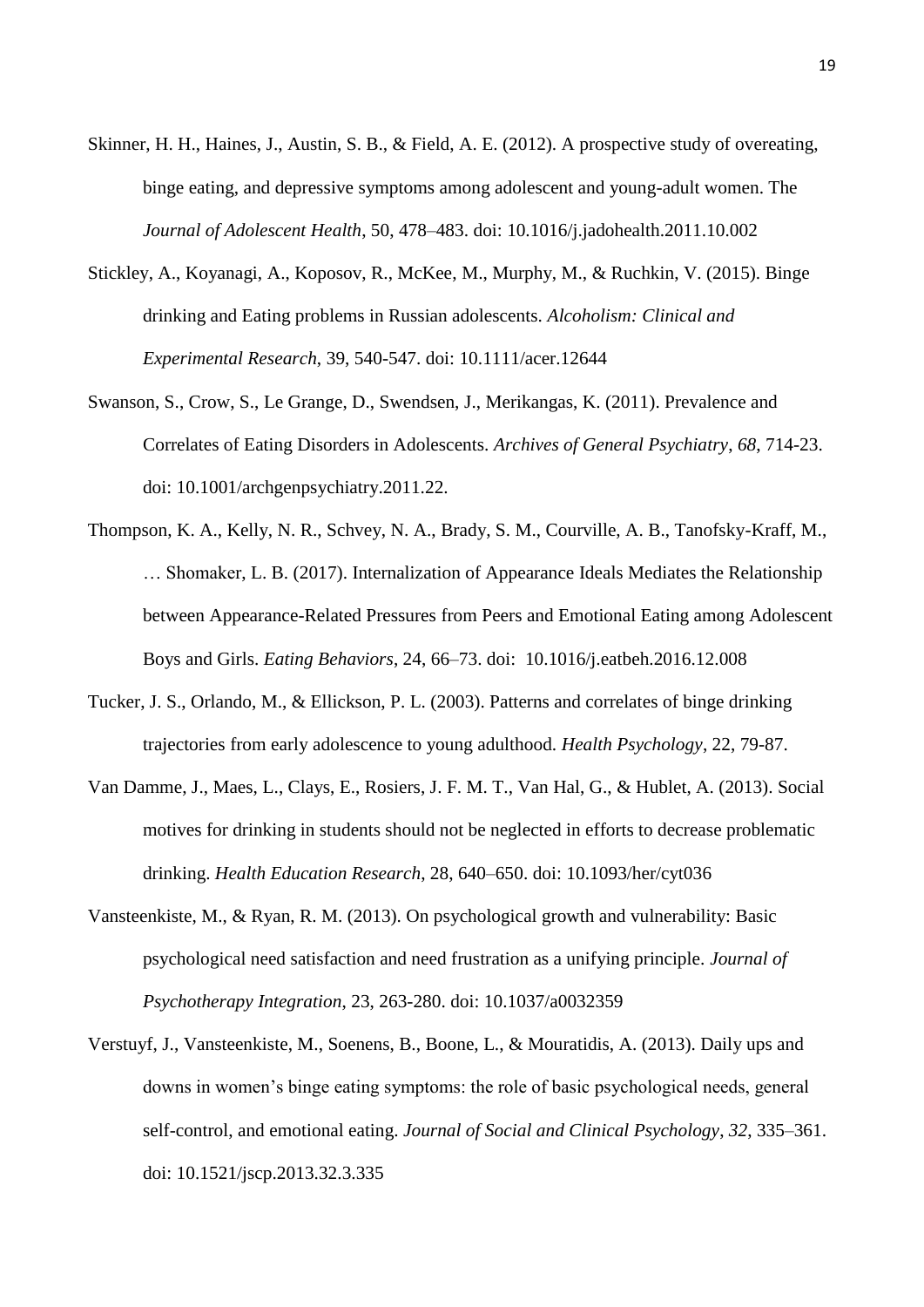- Wakeford, G., Kannis-Dymand, L., & Statham, D. (2017). Anger rumination, binge eating, and at‐risk alcohol use in a university sample. *Australian Journal of Psychology*. doi: 10.1111/ajpy.12187
- Wechsler, H., Davenport, A., Dowdall. G., Moeykens, B., & Castillo, S. (1994). Health and behavioral consequences of binge drinking in college. A national survey of students at 140 campuses. *Journal of the American Medical Association*, *272*, 1672-7.
- Wilks, C. R., Lungu, A., Ang, S. Y., Matsumiya, B., Yin, Q., & Linehan, M. M. (2018). A randomized controlled trial of an Internet delivered dialectical behavior therapy skills training for suicidal and heavy episodic drinkers. *Journal of Affective Disorders*, *232*, 219- 228. doi: 10.1016/j.jad.2018.02.053
- Wu, W., & Jia, F. (2013). A new procedure to test mediation with missing data through nonparametric bootstrapping and multiple imputation. *Multivariate Behavioral Research*, *48*, 663-691. doi: 10.1080/00273171.2013.816235
- Zamboanga, B. L., Tomaso, C. C., Cloutier, R. M., Blumenthal, H., Kenney, S. R., & Borsari, B. (2016). Drinking Games Participation Among High School and Incoming College Students: A Narrative Review. *Journal of Addictions Nursing*, 27, 24–31. doi: 10.1097/JAN.0000000000000108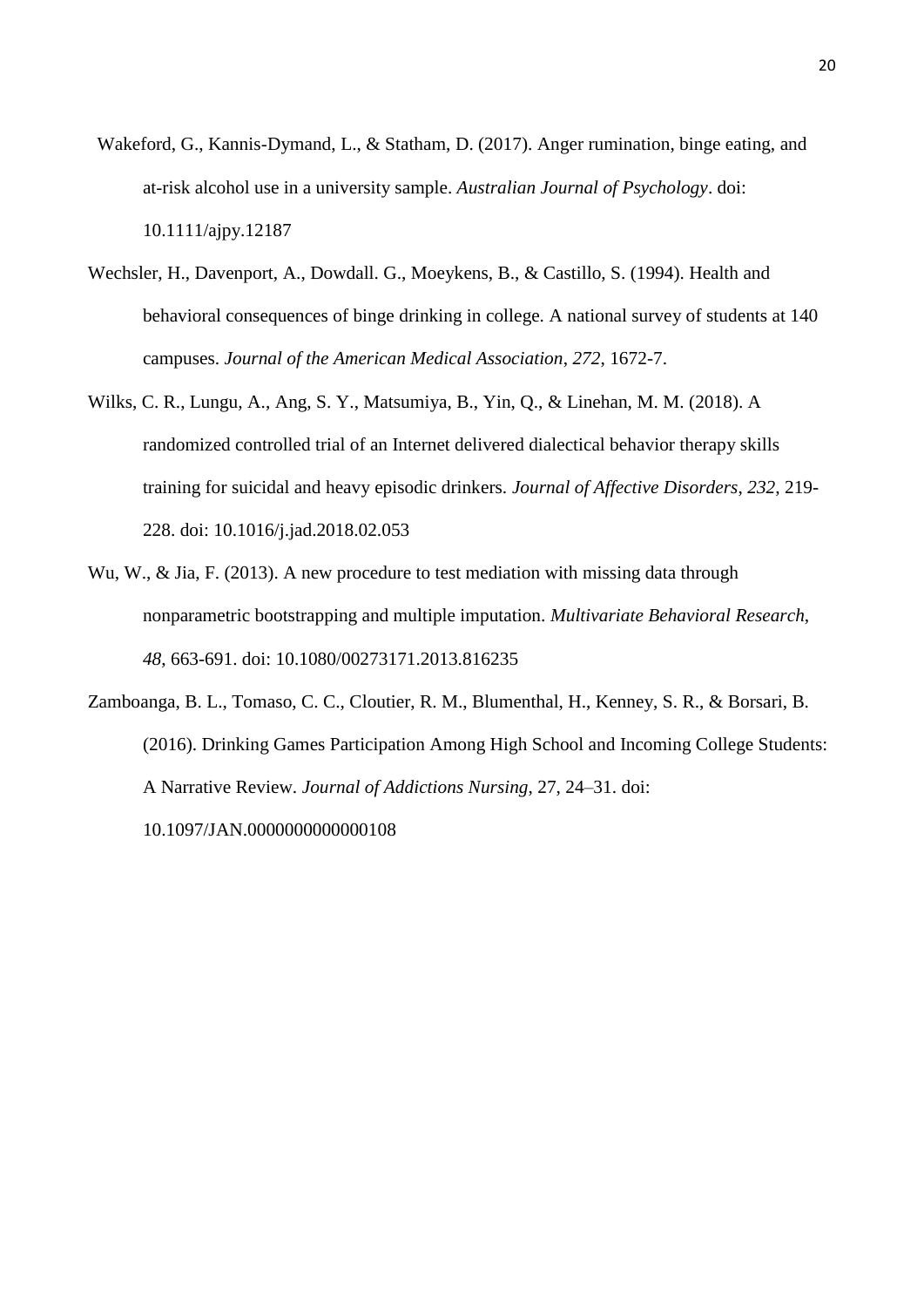|                                                                     |  | α Min Max M SD Ske Kur           |  |  | $\overline{1}$                                         | 2        | 3                                   | $\overline{4}$              | 5        | 6                   |  |
|---------------------------------------------------------------------|--|----------------------------------|--|--|--------------------------------------------------------|----------|-------------------------------------|-----------------------------|----------|---------------------|--|
| 1. Peer Pressure                                                    |  | .80 1.00 3.45 1.54 .44 1.33 1.67 |  |  |                                                        |          |                                     |                             |          |                     |  |
| 2. Need                                                             |  | .86 1.45 5.00 3.85 .63 -.77 .89  |  |  |                                                        |          |                                     |                             |          |                     |  |
| Satisfaction                                                        |  |                                  |  |  | $.16***$                                               |          |                                     |                             |          |                     |  |
| 3. Need Frustation .85 1.00 4.67 1.97 .66 .96 .95 .32 <sup>**</sup> |  |                                  |  |  |                                                        | .46      |                                     |                             |          |                     |  |
| 4. Emotion                                                          |  |                                  |  |  | .86 1.00 4.63 2.73 .72 .02 -.40 .14**                  | $.17***$ |                                     |                             |          |                     |  |
| 5. Task                                                             |  |                                  |  |  | .87 1.00 5.00 3.30 .67 -.17 .10 -.07 .42 <sup>**</sup> |          | $.15***$                            | $.11$ <sup>*</sup>          |          |                     |  |
| 6. Avoidance                                                        |  |                                  |  |  | .84 1.00 4.75 2.92 .71 -.16 -.31 .12** .20**           |          |                                     | $.02$ $.19^{**}$ $.32^{**}$ |          |                     |  |
| 7. Binge Eating 33 .00 2.88 .47 .41 1.23 2.12 .22 <sup>**</sup>     |  |                                  |  |  |                                                        | $.24***$ | $-39^{**}.36^{**}$                  |                             | $.13***$ | $-.09$ <sup>*</sup> |  |
| 8. Binge Drinking - .00 4.00 .37 .86 2.80 7.90 .25 <sup>**</sup>    |  |                                  |  |  |                                                        |          | $-0.01$ $0.03$ $0.03$ $0.09$ $0.07$ |                             |          |                     |  |
| Note: $p < .05$ ; $p < .01$                                         |  |                                  |  |  |                                                        |          |                                     |                             |          |                     |  |

Table 1 – *Descriptive and Correlation analyses*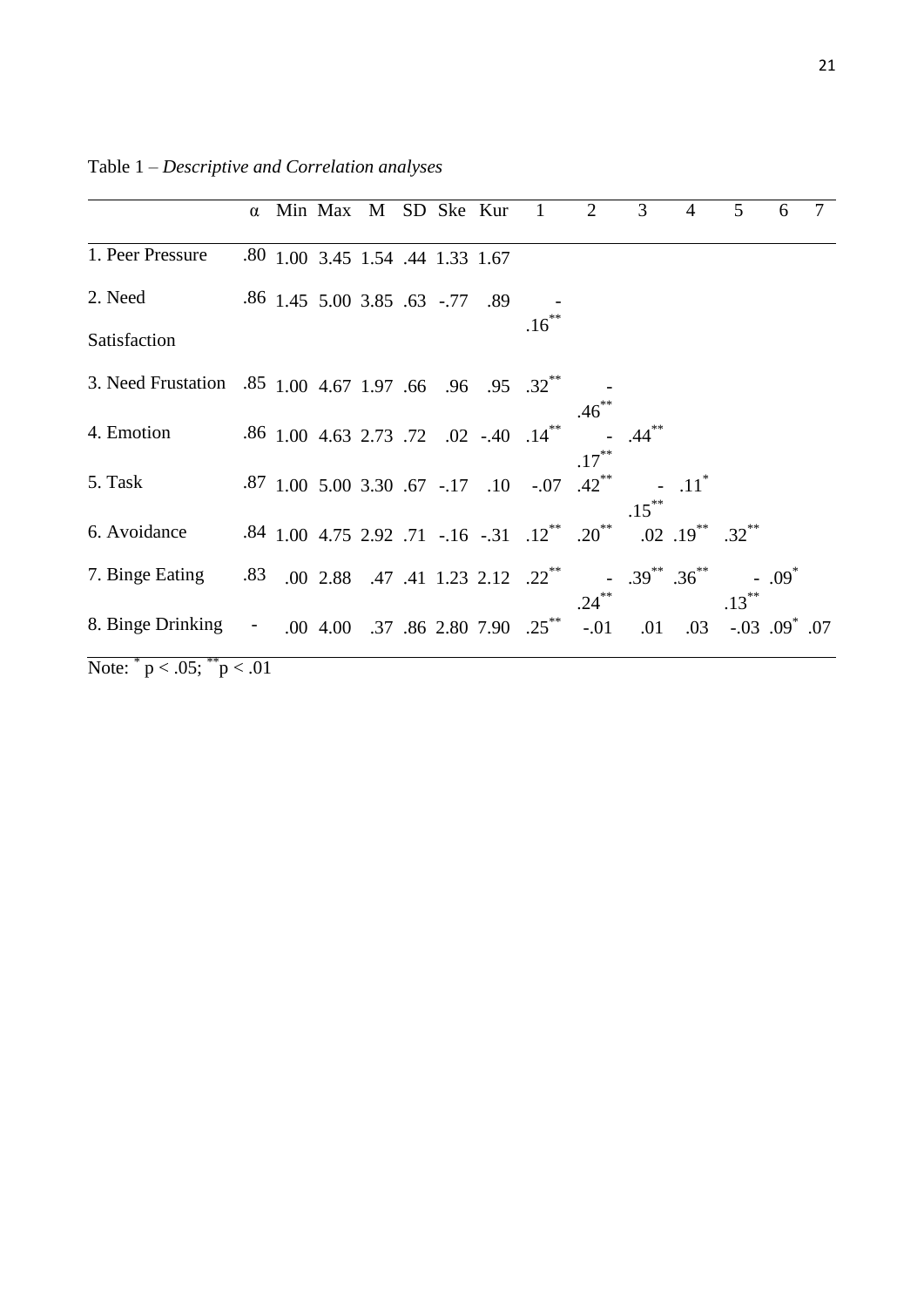|                                                           | $\beta$ | Lower bound<br>(BC) | Upper bound<br>(BC)<br>95% CI |  |  |  |  |  |  |
|-----------------------------------------------------------|---------|---------------------|-------------------------------|--|--|--|--|--|--|
|                                                           |         | 95% CI              |                               |  |  |  |  |  |  |
| Direct Effect                                             |         |                     |                               |  |  |  |  |  |  |
| Peer Pressure $\rightarrow$ Binge Drinking                | .27     | .16                 | .37                           |  |  |  |  |  |  |
| Peer Pressure $\rightarrow$ Avoidance-Oriented Coping     | .18     | .11                 | .25                           |  |  |  |  |  |  |
| Peer Pressure $\rightarrow$ Binge Eating                  | .17     | .04                 | .30                           |  |  |  |  |  |  |
| Need Frustration $\rightarrow$ Binge Eating               | .18     | .05                 | .30                           |  |  |  |  |  |  |
| Need Frustration $\rightarrow$ Emotion-Oriented Coping    | .42     | .35                 | .49                           |  |  |  |  |  |  |
| Need Satisfaction $\rightarrow$ Task-Oriented Coping      | .40     | .33                 | .48                           |  |  |  |  |  |  |
| Need Satisfaction $\rightarrow$ Avoidance-Oriented Coping | .23     | .15                 | .30                           |  |  |  |  |  |  |
| Emotion-Oriented Coping $\rightarrow$ Binge Eating        | .24     | .16                 | .32                           |  |  |  |  |  |  |
| Task-Oriented Coping $\rightarrow$ Binge Eating           | $-.14$  | $-.23$              | $-.06$                        |  |  |  |  |  |  |
|                                                           |         |                     |                               |  |  |  |  |  |  |
| <b>Indirect effect via Need Frustration</b>               |         |                     |                               |  |  |  |  |  |  |
| Peer Pressure $\rightarrow$ Binge Eating                  | .06     | .01                 | .10                           |  |  |  |  |  |  |
| Peer Pressure $\rightarrow$ Emotion-Oriented Coping       | .13     | .09                 | .18                           |  |  |  |  |  |  |
|                                                           |         |                     |                               |  |  |  |  |  |  |
| <b>Indirect effect via Need Satisfaction</b>              |         |                     |                               |  |  |  |  |  |  |
| Peer Pressure $\rightarrow$ Avoidance-Oriented Coping     | $-.03$  | $-.05$              | $-.01$                        |  |  |  |  |  |  |
| Peer Pressure $\rightarrow$ Task-Oriented Coping          | $-.06$  | $-.10$              | $-.01$                        |  |  |  |  |  |  |
|                                                           |         |                     |                               |  |  |  |  |  |  |
| Indirect effect via Task-Oriented Coping                  |         |                     |                               |  |  |  |  |  |  |
| Need Satisfaction $\rightarrow$ Binge Eating              | $-.06$  | $-.09$              | $-.02$                        |  |  |  |  |  |  |

Table 2 - *Path estimates, SEs and 95% CIs for models with direct effect and indirect effect*

# *Indirect effect via Emotion-Oriented Coping*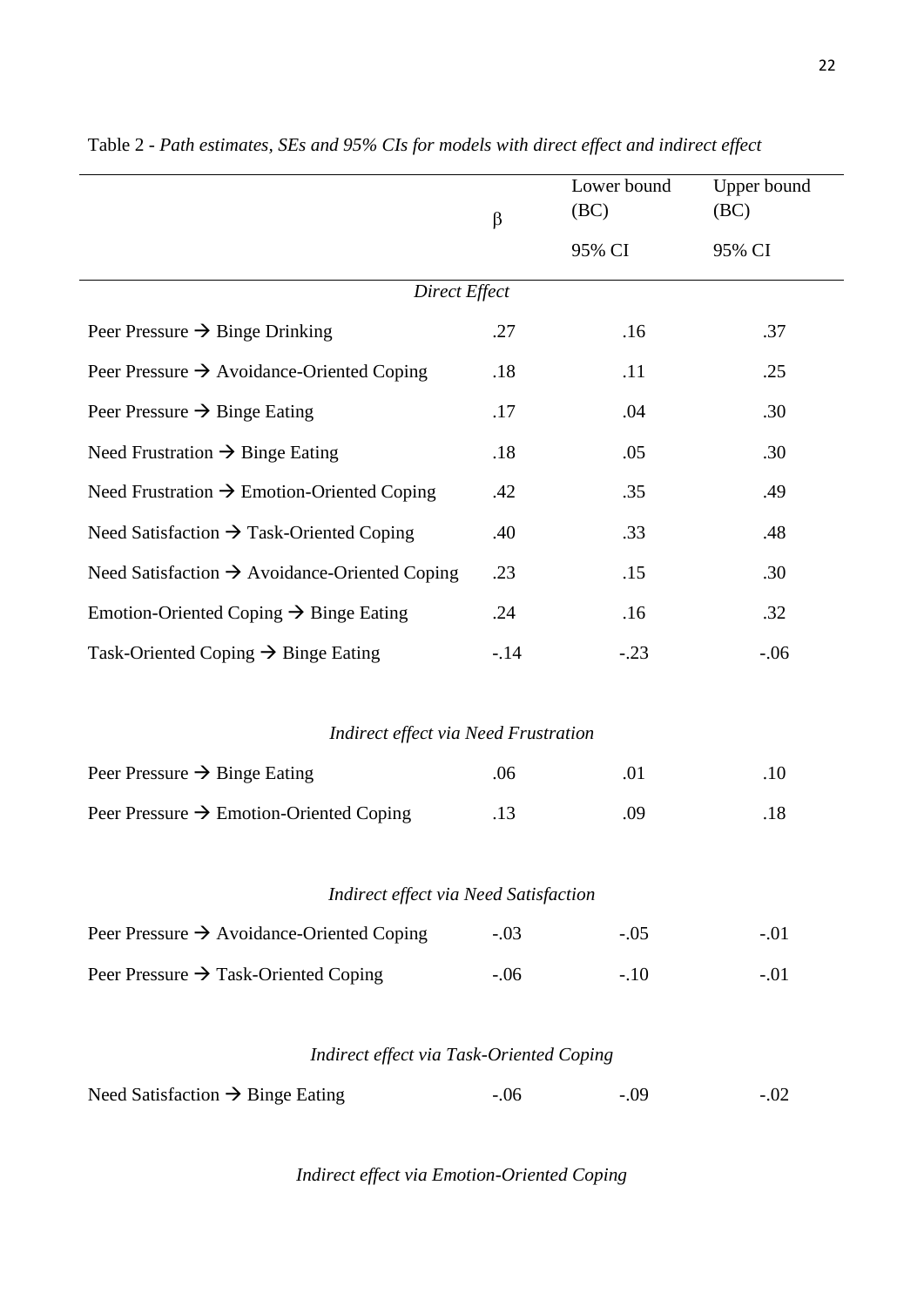|                                                                  | Need Frustration $\rightarrow$ Binge Eating | .10 | .06 | .14 |  |  |  |  |
|------------------------------------------------------------------|---------------------------------------------|-----|-----|-----|--|--|--|--|
|                                                                  |                                             |     |     |     |  |  |  |  |
| Indirect effect via Need Frustration and Emotion-Oriented Coping |                                             |     |     |     |  |  |  |  |
| Peer Pressure $\rightarrow$ Binge Drinking                       |                                             |     |     |     |  |  |  |  |
| Peer Pressure $\rightarrow$ Binge Eating                         |                                             | .03 | .02 | .05 |  |  |  |  |
|                                                                  |                                             |     |     |     |  |  |  |  |
| Indirect effect via Need Satisfaction and Task-Oriented Coping   |                                             |     |     |     |  |  |  |  |
| Peer Pressure $\rightarrow$ Binge Eating                         |                                             | .01 | .01 | .02 |  |  |  |  |

Note: BC 95% CI = Bias Corrected-Confidence Interval.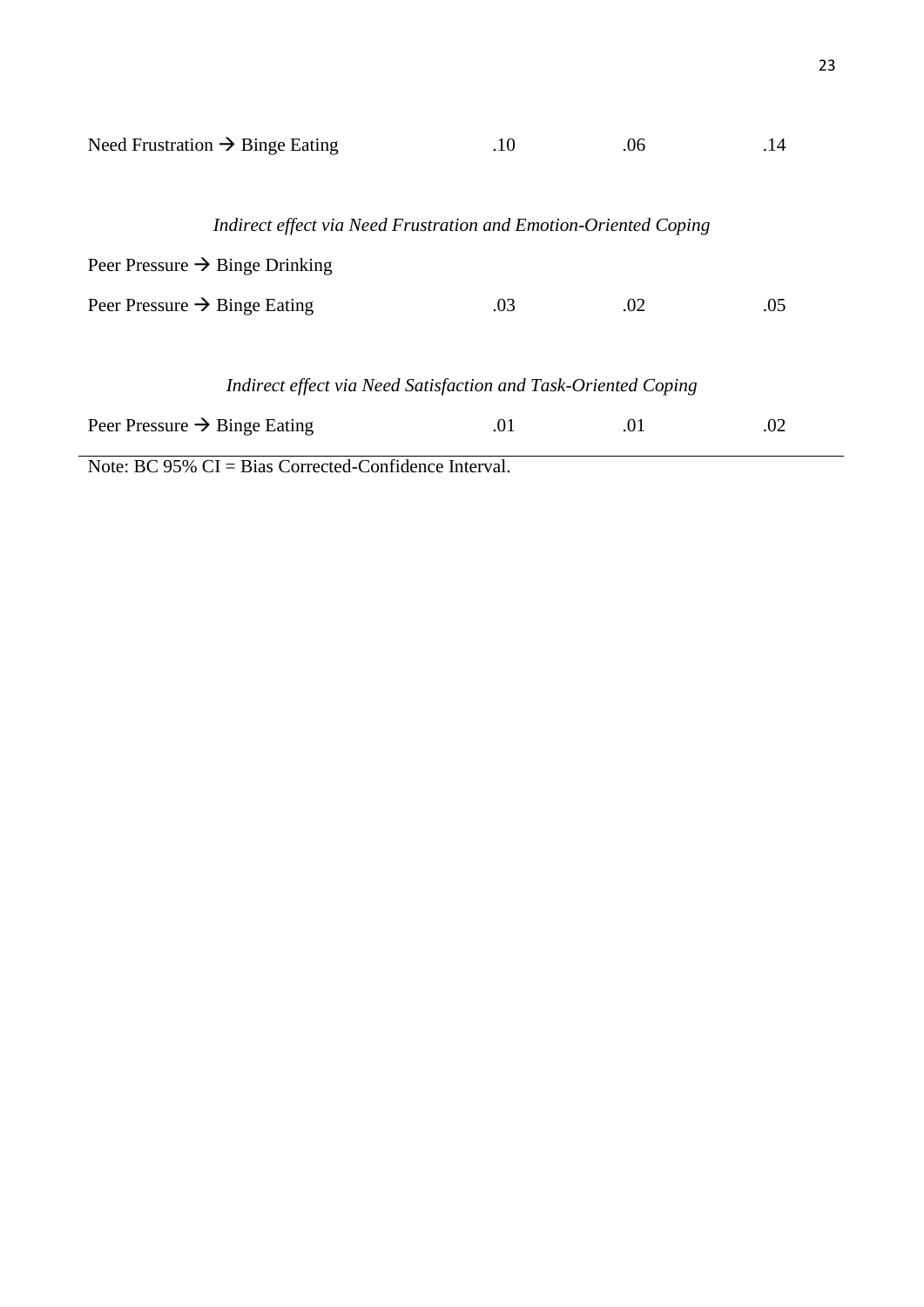

Figure 1 - Structural model of associations between studies variables